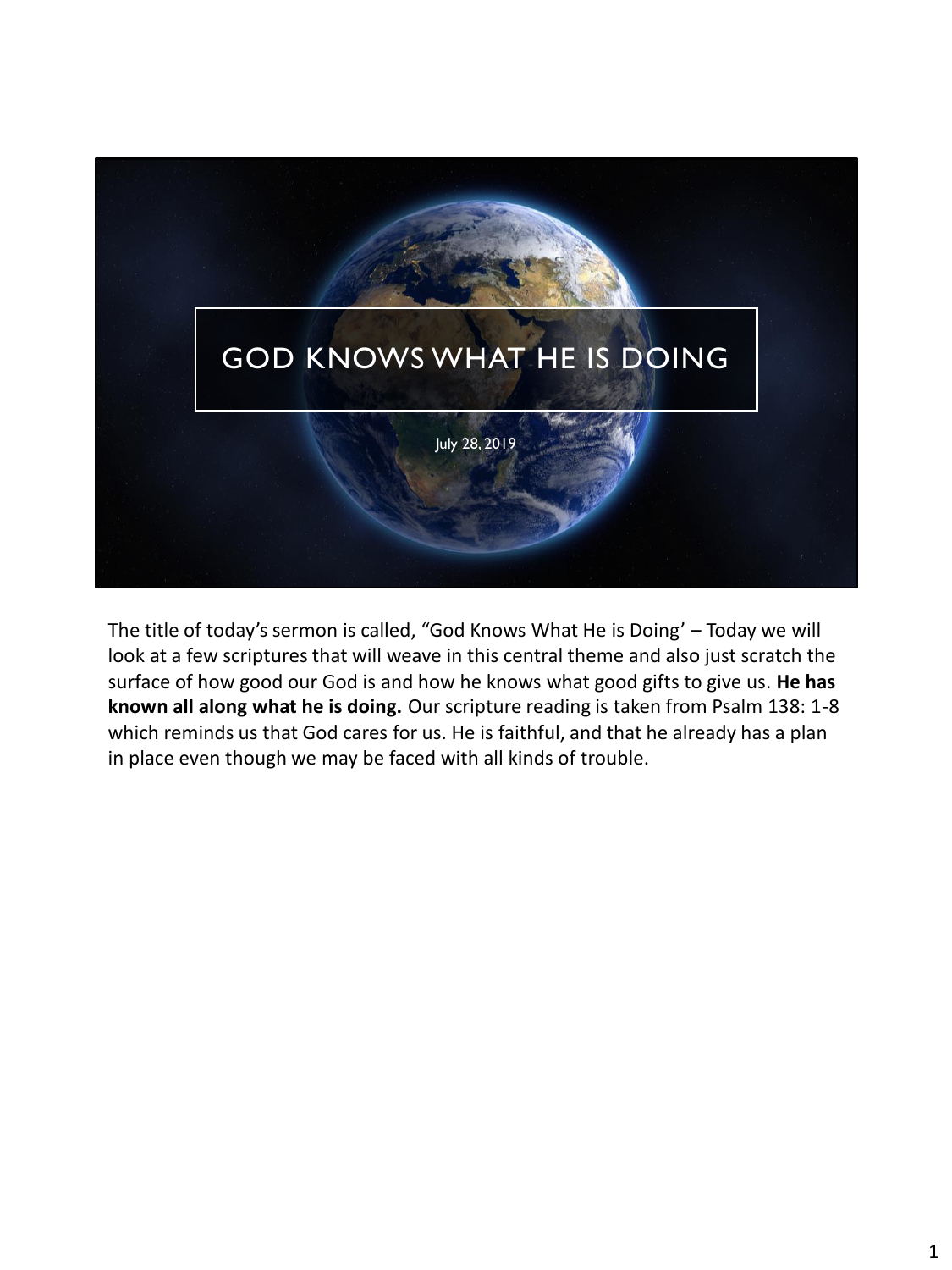#### SCRIPTURE READING PSALM 138: 1-4 (ESV)

- 1. I give you thanks, O LORD, with my whole heart; before the gods I sing your praise.
- 2. I bow down toward your holy temple and give thanks to your name for your steadfast love and your faithfulness, for you have exalted above all things your name and your word.
- 3. On the day I called, you answered me; my strength of soul you increased.
- 4. All the kings of the earth shall give you thanks, O LORD, for they have heard the words of your mouth,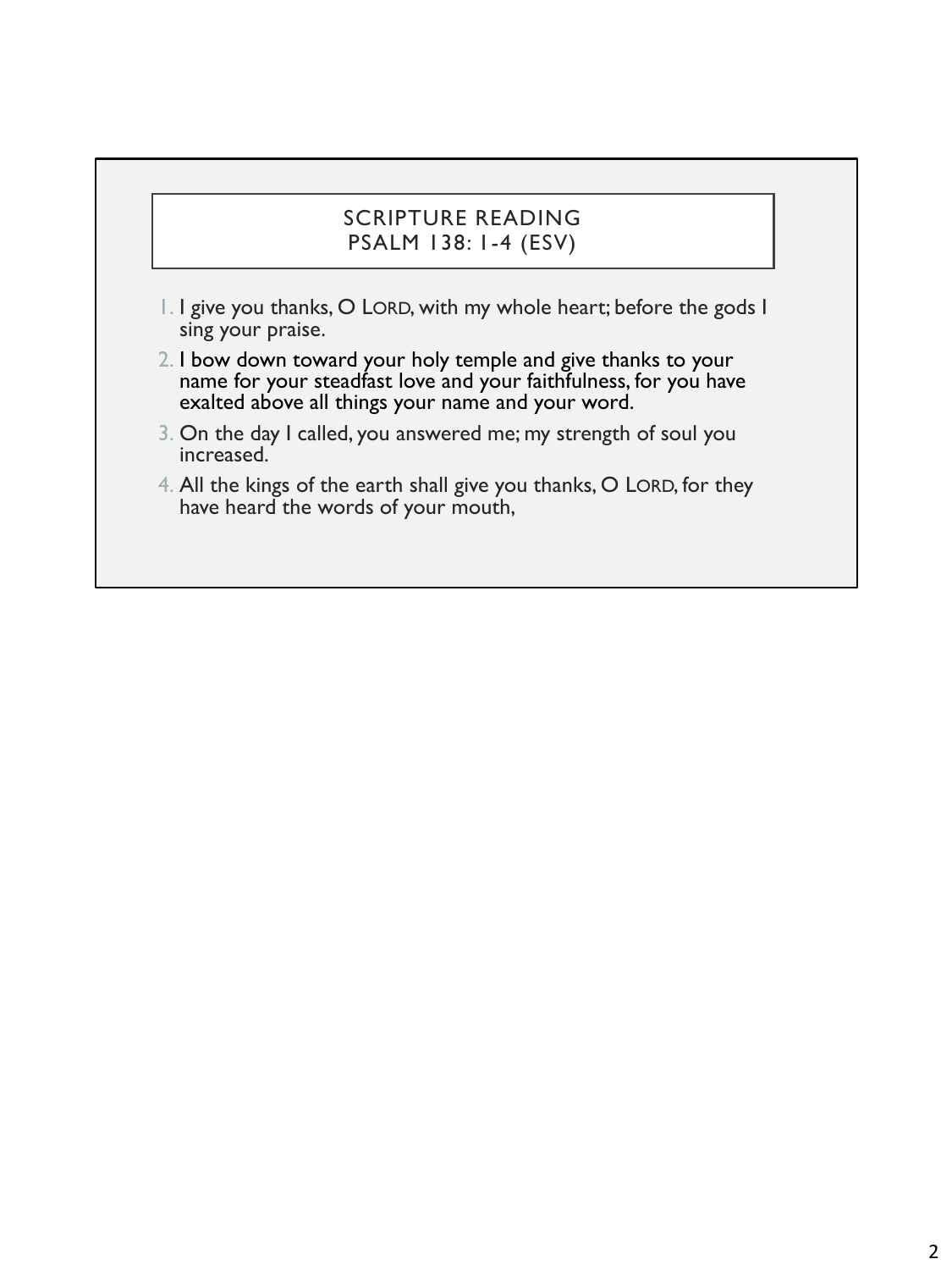#### SCRIPTURE READING PSALM 138: 5 – 8 (ESV)

- 5. and they shall sing of the ways of the Lord, for great is the glory of the Lord.
- 6. For though the LORD is high, he regards the lowly, but the haughty he knows from afar.
- 7. Though I walk in the midst of trouble, you preserve my life; you stretch out your hand against the wrath of my enemies, and your right hand delivers me.
- 8. The LORD will fulfill his purpose for me; your steadfast love, O LORD, endures forever. Do not forsake the work of your hands.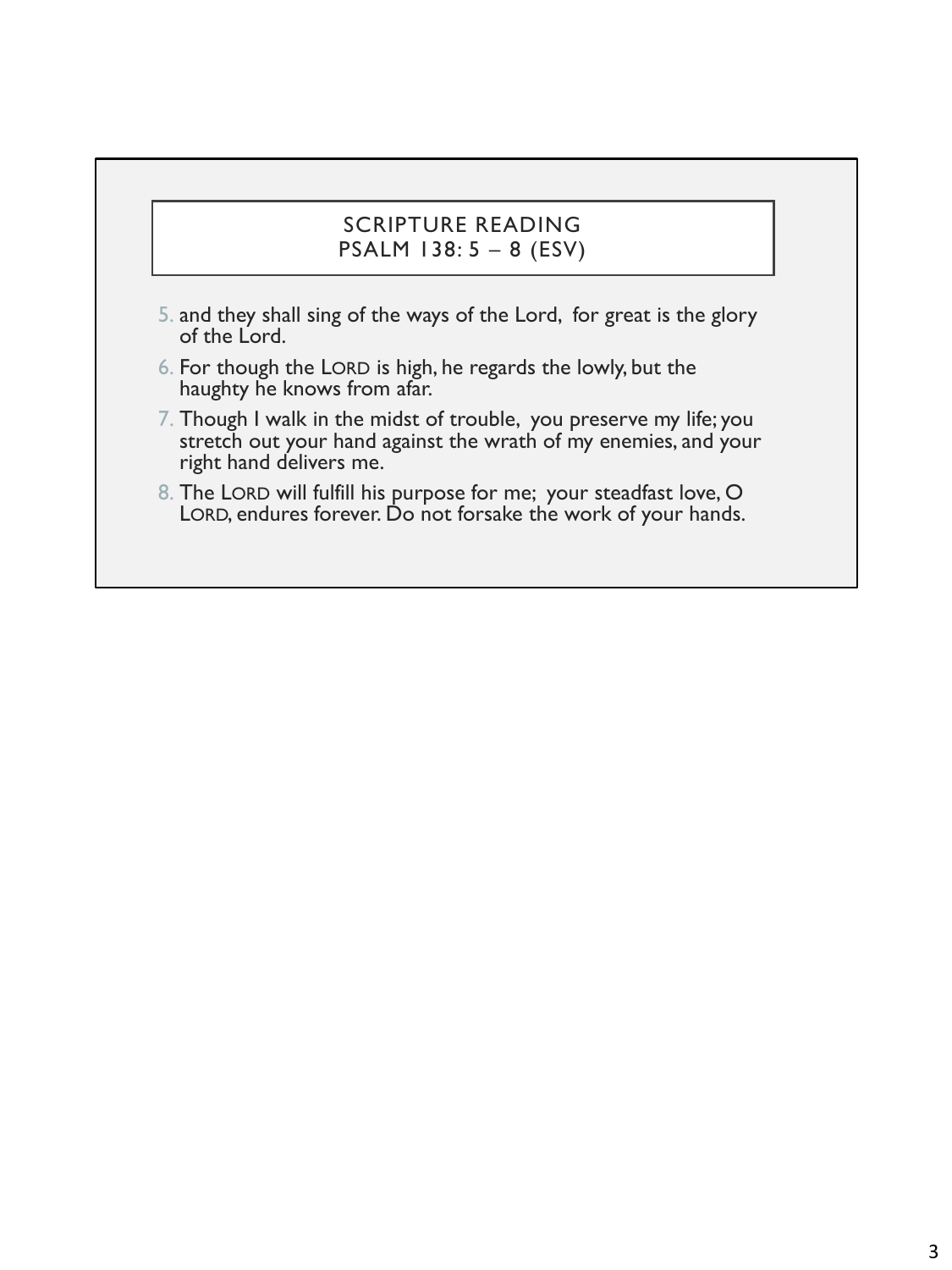#### PRAYER OF THANKS

Thank you Father for your enduring faithfulness and for the inspired words of Scripture.

You know all the troubles we face and your plan is sure – for this we praise you.

Amen.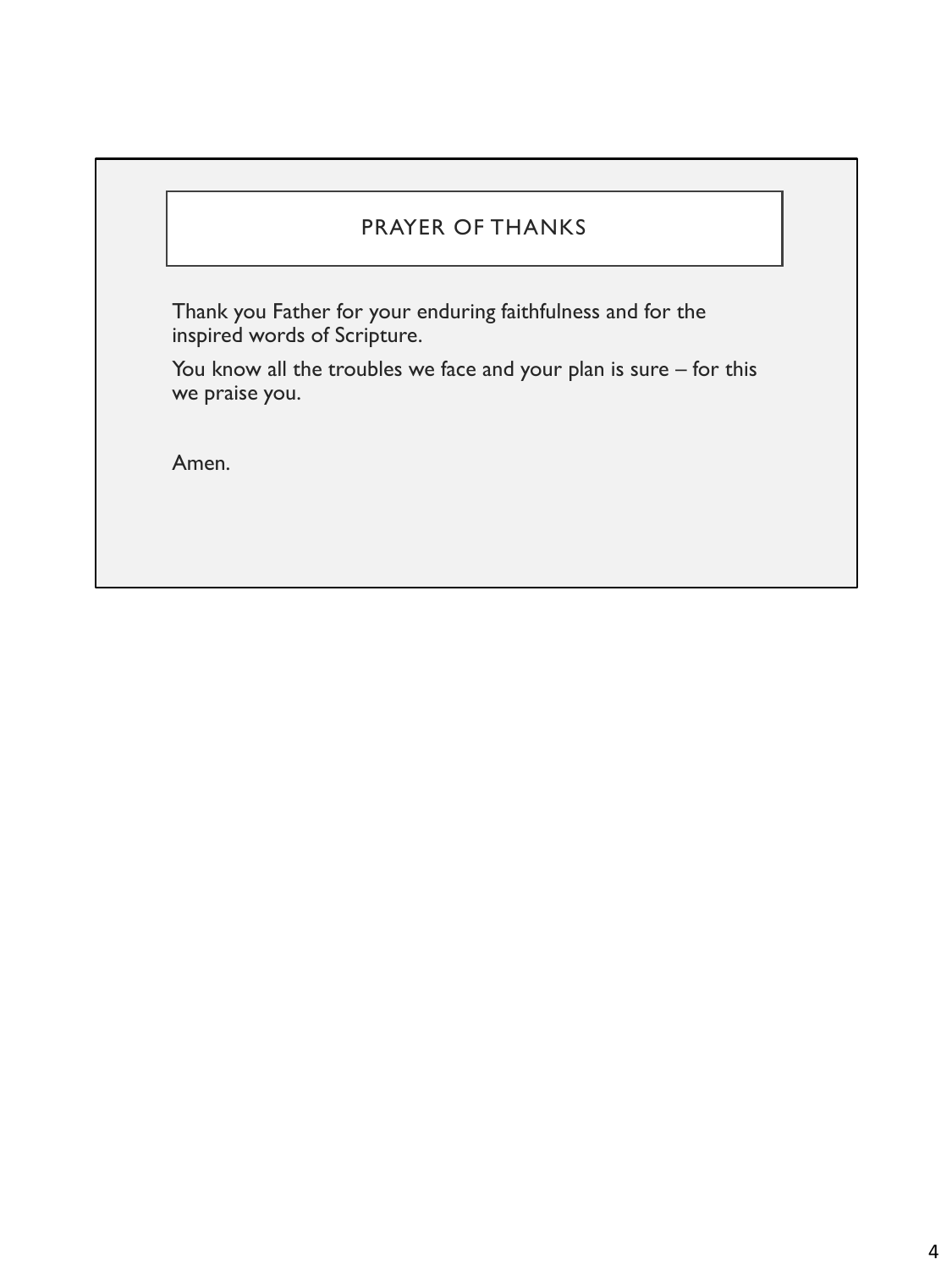

Throughout history, God's divine providence is always in play; however, we may not always feel this way. ….When we look at news events we see bad news everywhere. We all see the headlines and some people wonder, what is this world coming to. As you can see just from some of the timeline of events listed from 2015 up to our present year, there is no end of bad news AND I've only listed a few! **<Read Slide>…** ..the world is chaotic and can be frightening when one lives with no hope of a coming king and saviour that will restore all things. ………**…People tell me all the time t**hey prefer not to watch the news because it's so depressing. Evil, pain and suffering exist because of Satan. Although we know that Christ has overcome Satan though victory on the cross, Satan's influence still remains. As someone once said, "the dragon is slain, but the tail is still wagging" and I might add, 'wagging fiercely". https://equipper.gci.org/2019/05/sermon-for-july-28-2019

#### News events:

https://abcnews.go.com/US/year-review-13-biggest-news-stories-2015/story?id=35852690 https://www.cbsnews.com/news/16-stories-that-defined-2016/ https://www.cbsnews.com/news/17-stories-that-defined-2017/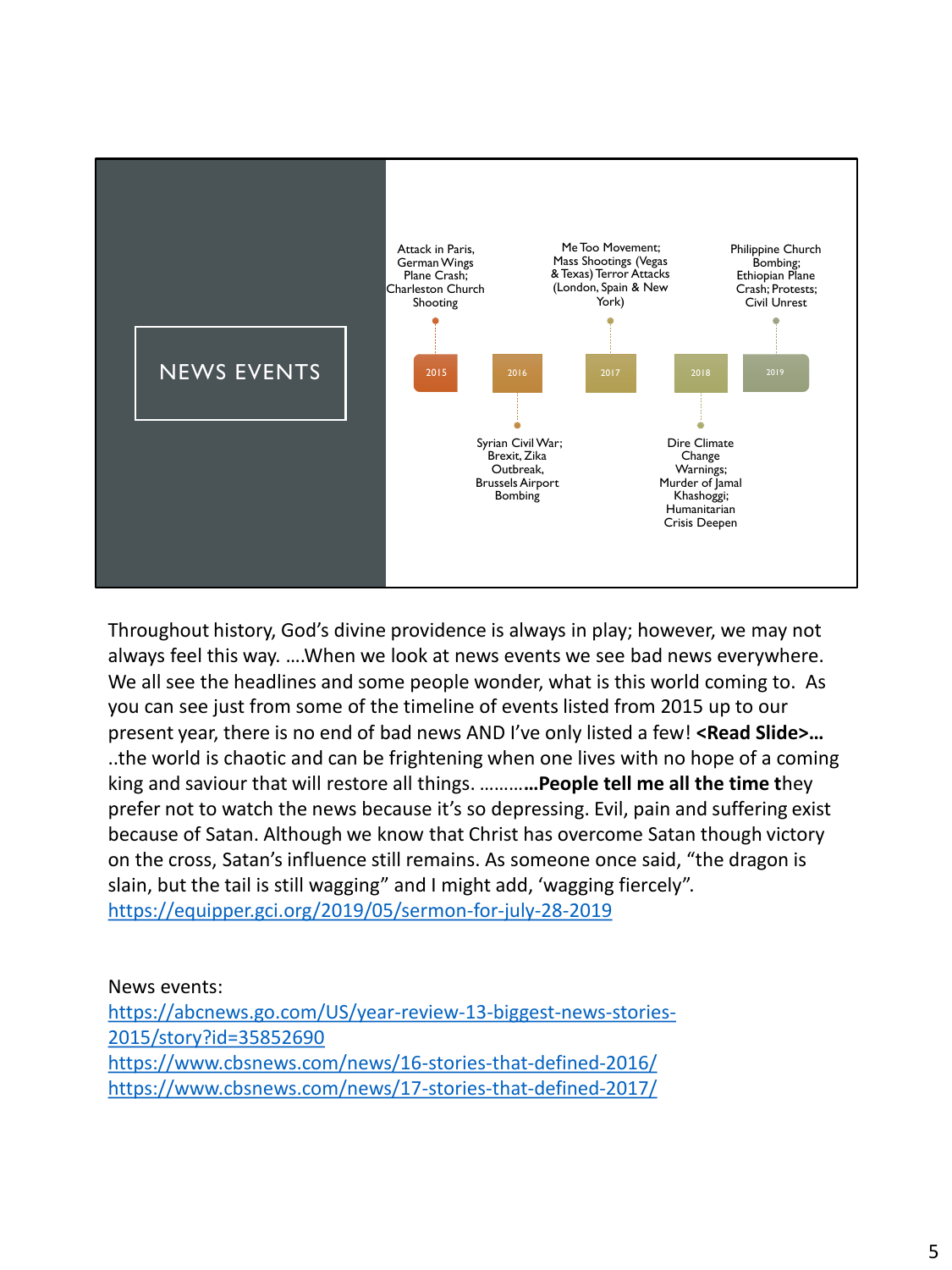https://www.cfr.org/blog/ten-most-significant-world-events-2018 https://www.onthisday.com/events/date/2019 https://www.infoplease.com/january-2019-current-events-worldnews#Philippine%20Church%20Bombing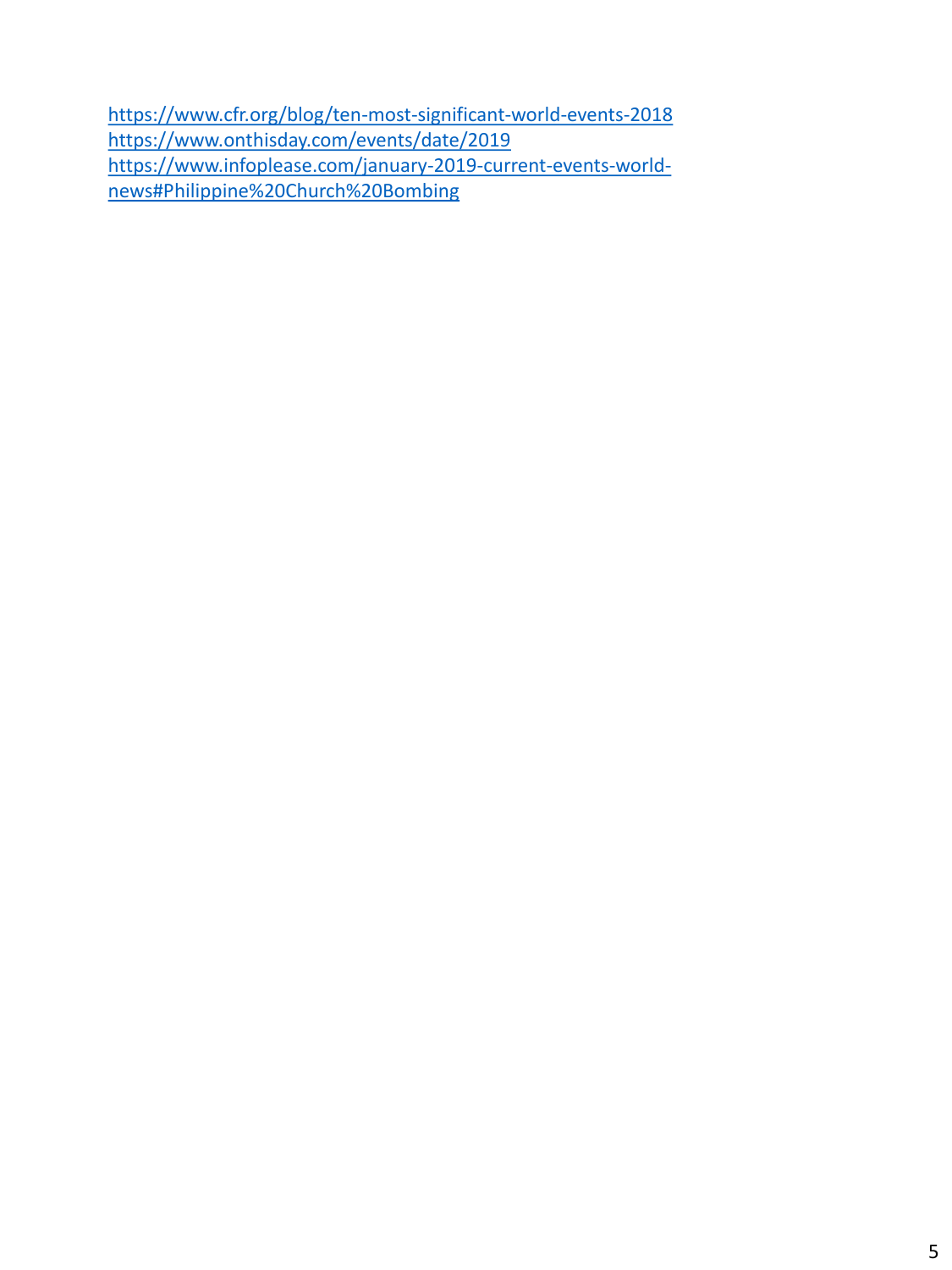

As Christians, we know we face trials and difficulties in this world. We also know there is an unseen spiritual world that influences what is happening and we are not immune from these spiritual dangers. …..As pointed out in the suggested sermon of the Equipper for this week <<<<<<**READ SLIDE >>>>>>** we have the key to these physical and spiritual dangers. < **Read last bullet point>…**…**The answer to all the evil we see and deal with is Jesus. …**The scriptures we will focus on today will demonstrate that God does know what he is doing. We can trust him even when all around us things seem to be hopeless.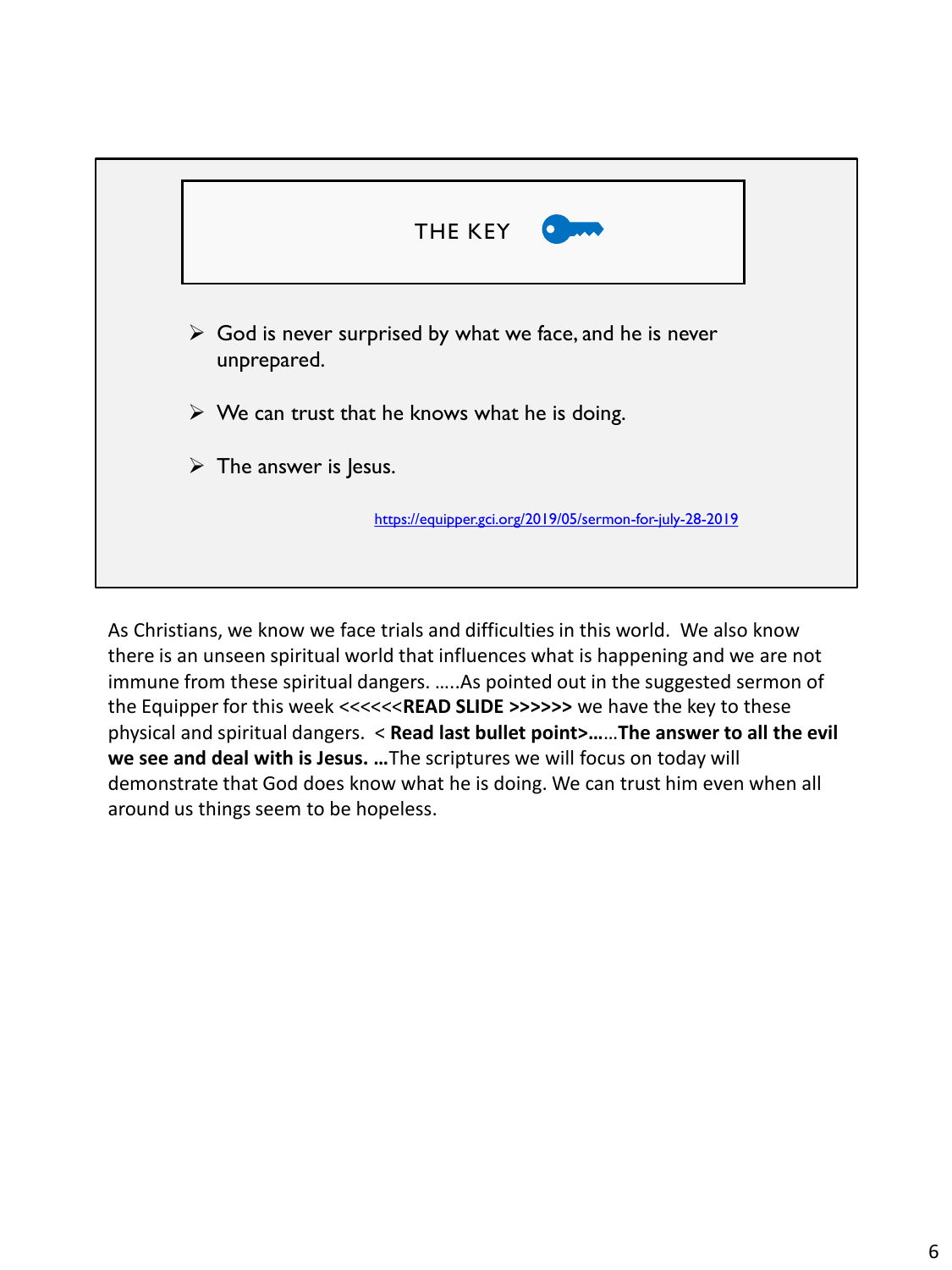

Let's turn to the Biblical account of the conversation with Abraham and God regarding the wickedness of Sodom and Gomorrah. Just leading up to this conversation, God had shared great news with Abraham that him and Sarah would have a son, and then God shared with Abraham his plans to destroy Sodom and Gomorrah because of their evil and wicked ways. **<Read Scripture>**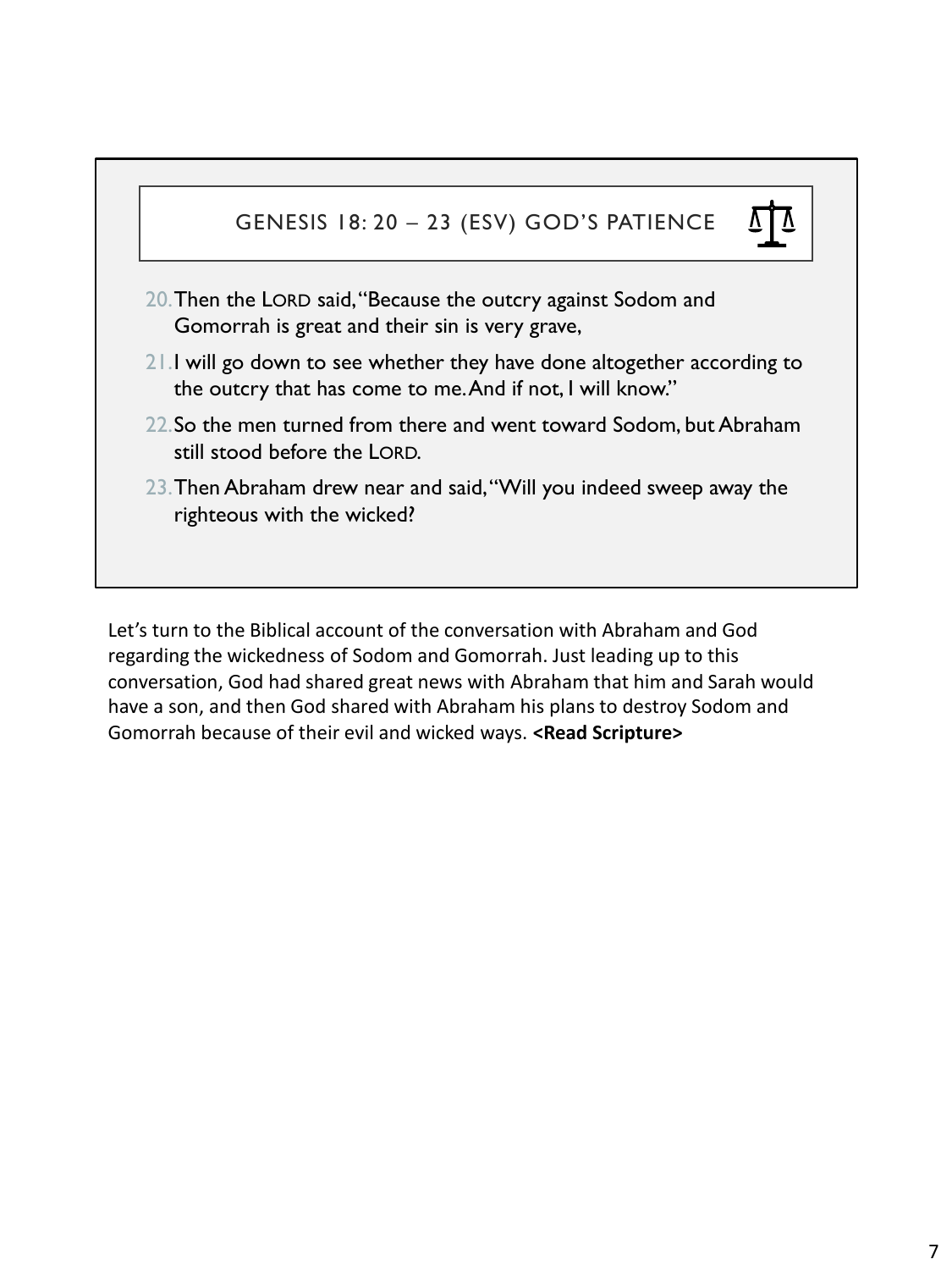# GENESIS 18: 24 – 26 (ESV) GOD'S PATIENCE

- 24.Suppose there are fifty righteous within the city. Will you then sweep away the place and not spare it for the fifty righteous who are in it?
- 25. Far be it from you to do such a thing, to put the righteous to death with the wicked, so that the righteous fare as the wicked! Far be that from you! Shall not the Judge of all the earth do what is just?"
- 26.And the LORD said, "If I find at Sodom fifty righteous in the city, I will spare the whole place for their sake."

Continuing with verses 24 – 26 <**Read Scripture>** As I just read, Genesis 18 tells us how Abraham bargained with God because God had warned Abraham of his plan to destroy them. God didn't have to tell Abraham about his plan – he could have just wiped the two cities out – after all – he is God. ……….....But God in his mercy chose to tell Abraham, and patiently allowed Abraham to bargain with him even though he knew that 50 righteous men could not be found.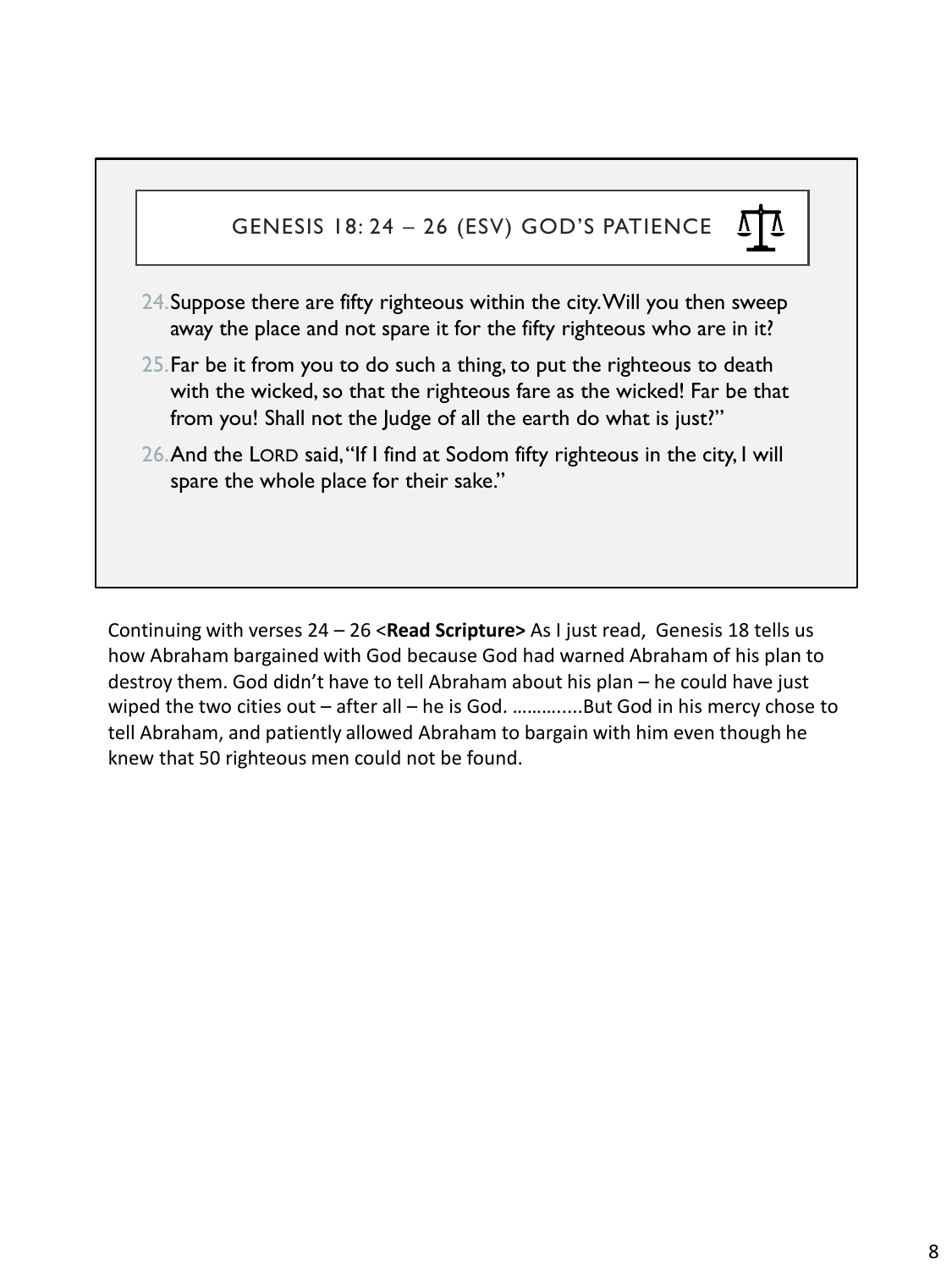# GENESIS 18: 32 (ESV)

"Then he said, "Oh let not the Lord be angry, and I will speak again but this once. Suppose ten are found there." He answered, "For the sake of ten I will not destroy it."

Abraham continued in this fashion and as noted in Genesis 18:32 God permitted Abraham to continue to bargain all the way down to 10. <**Read Scripture**>

These scriptures offer us encouragement. Sometimes we may think God does not hear us when we cry out to him – but this story tells us that God listens intently. He didn't tell Abraham to get on with it – that he had more important things to do.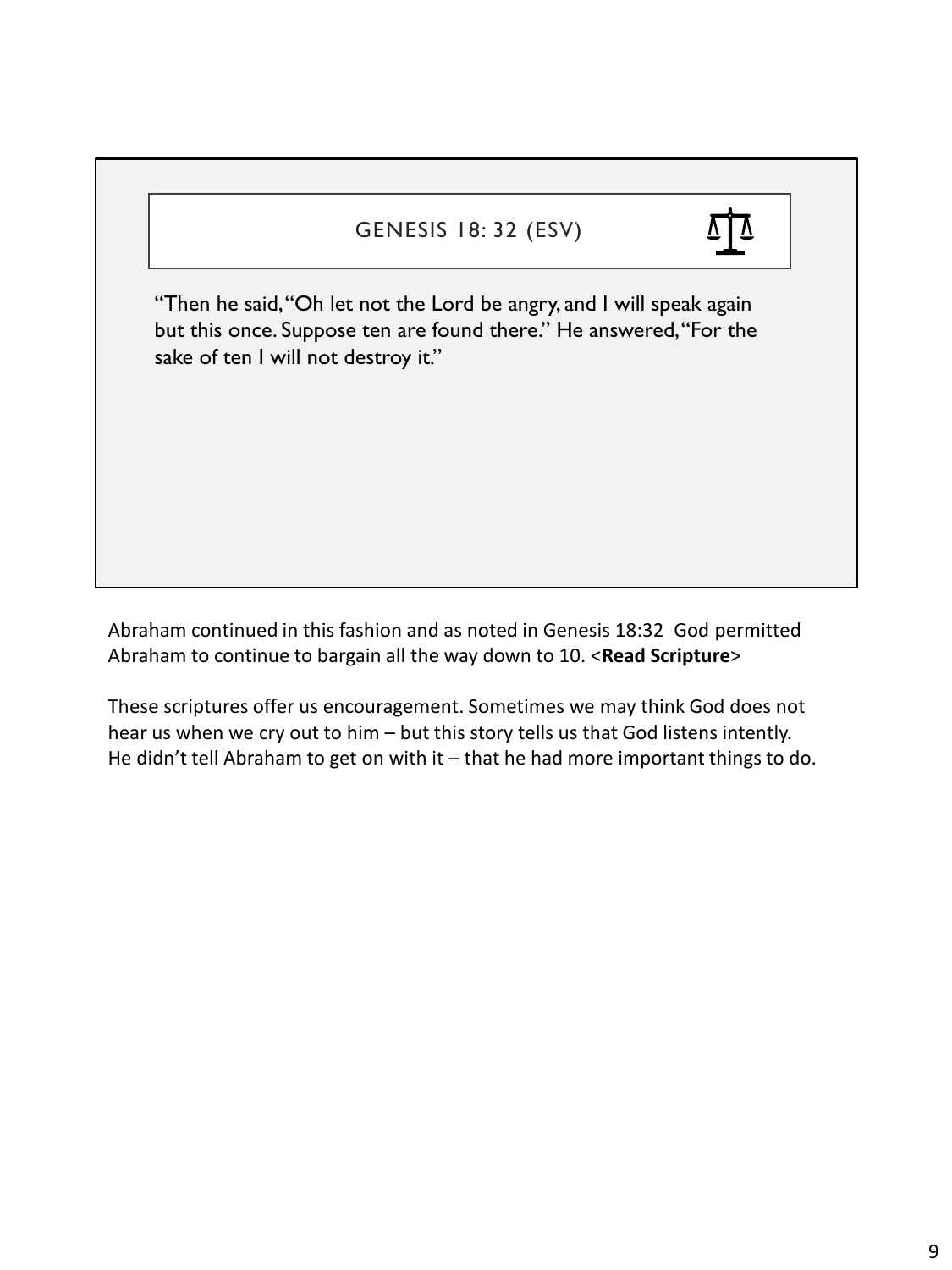

Rather God was patient and heard Abraham's request. Sometimes we may wonder why God doesn't destroy evil immediately. He has the power to do it so why not? But **God understands the bigger picture** and just because we can't see the full picture doesn't mean that God that doesn't care or that his plan isn't the best. Sometimes it can be difficult when we need to wait, but as we know, it helps us to learn to trust God and turn to him in prayer.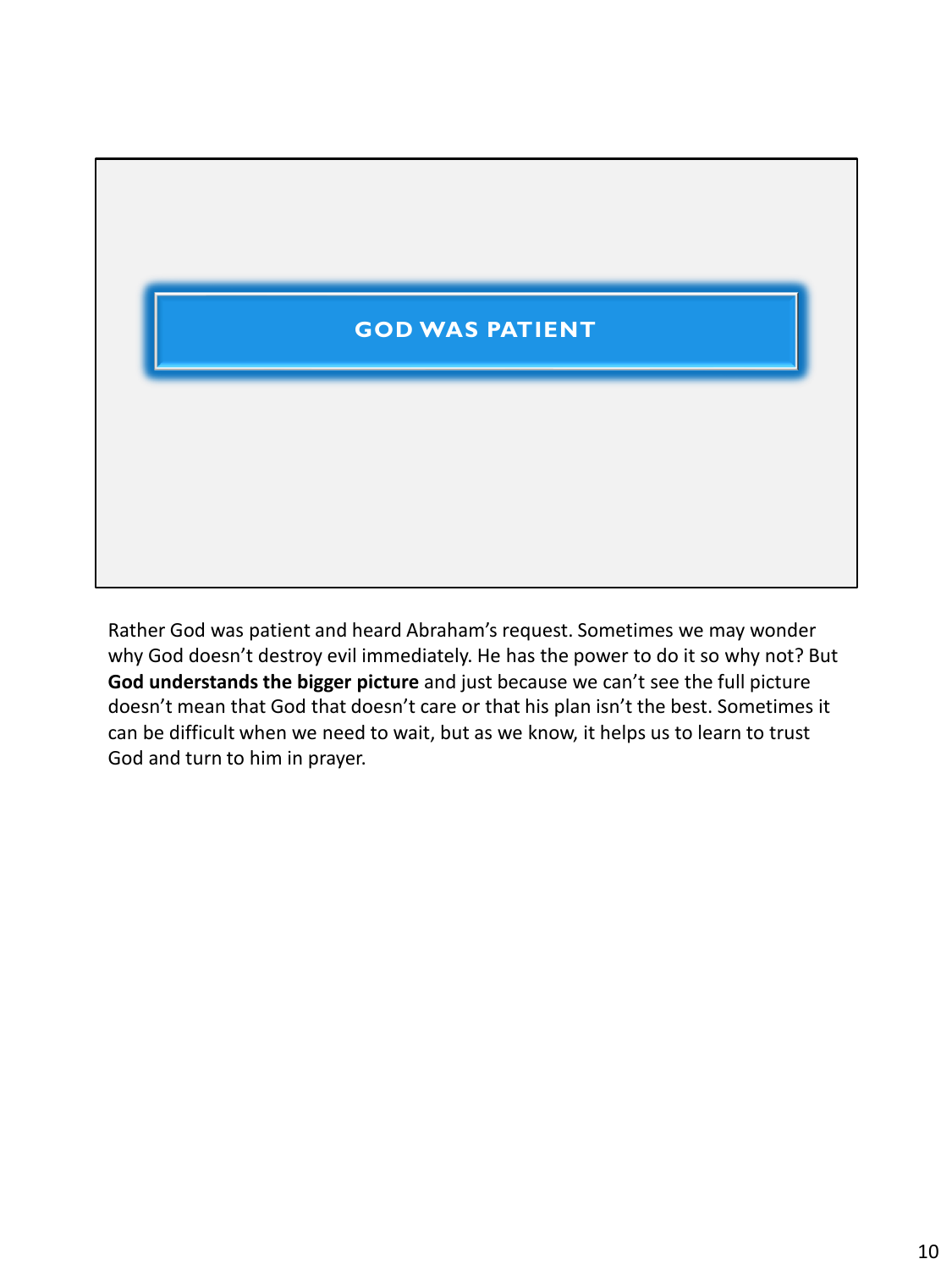

And so it was with Abraham and as we reflect on how God allowed Abraham to bargain with him – the valuable lesson Abraham learned and we can learn is to trust God as he always knows what his best. He knows what he is doing – even though circumstances around us may not appear that way.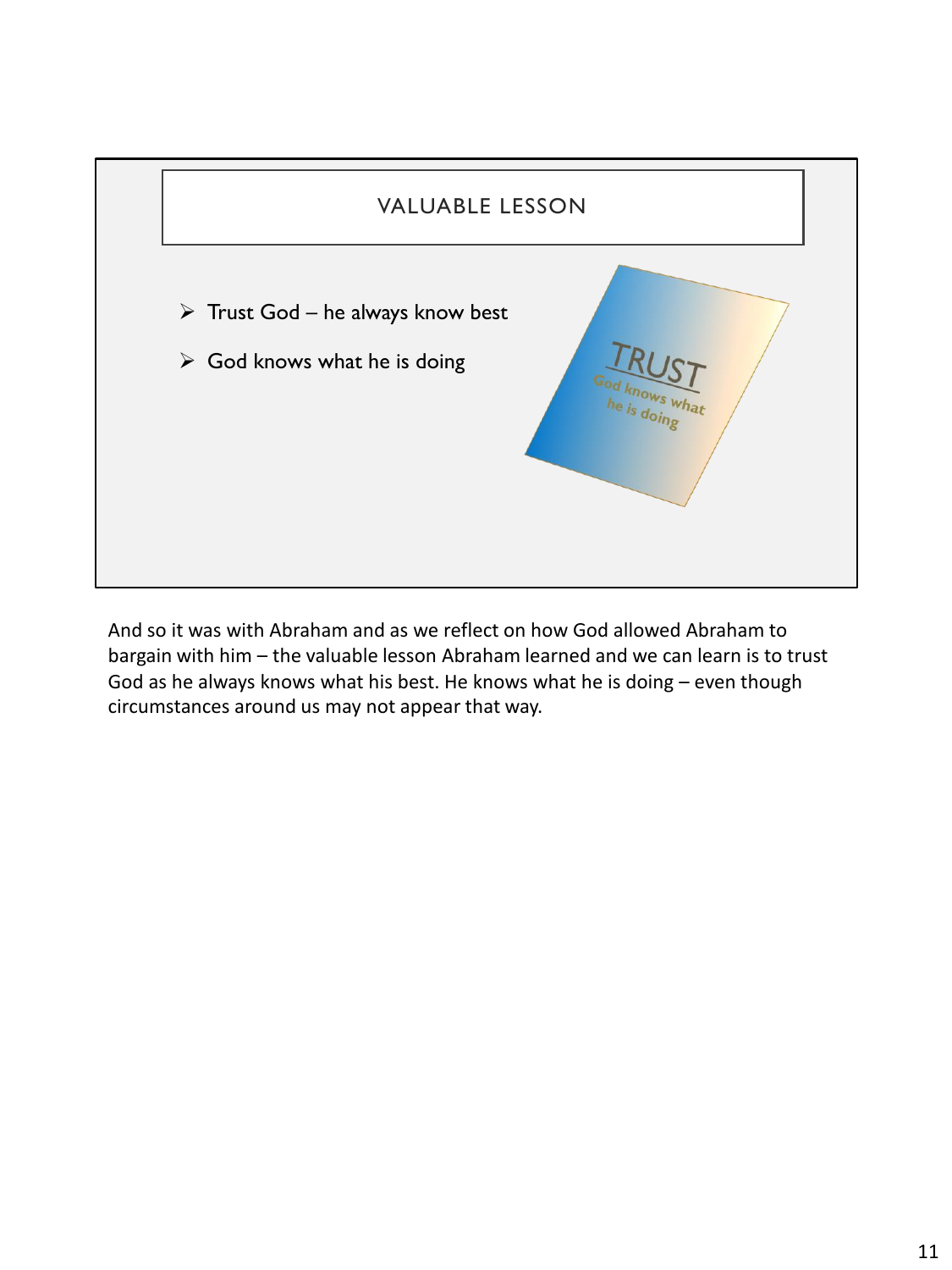#### UNANSWERED PRAYERS

Sometimes I thank God for unanswered prayers Remember when you're talkin' to the man upstairs That just because he doesn't answer doesn't mean he don't care Some of God's greatest gifts are unanswered prayers

https://www.bing.com/search?q=garth+brooks+unanswered+prayers+lyrics&form=EDGTCT&qs=SC&cvid=ccf46de1f32c40eb8f2abb9852703403&refig=cb5c92a699b44e0b9cc9885 7560d732a&cc=CA&setlang=en-US&elv=AQj93OAhDTi\*HzTv1paQdniOOmRxPgSPx6UKqG8Gu5hSb09TjfgocadDvtudtomavmSgZ6eBu0u9t3Ah9bKPSsdJ9ruNiC6SyFUdKbm95bPV&plvar=0&PC=DCT

Reflecting on this story of Abraham, a country song by Garth Brooks that was released in Oct 1990 came to mind. You may be wondering how this song would get mentioned today. This song is titled, "Unanswered Prayers", and is about a guy who runs into an old girlfriend at a football game. He had asked God to make her the girl of his dreams but God didn't answer that prayer. The guy came to the realization as he spoke with this old girlfriend and looking at his wife by his side, that God really knew what he was doing after all………**the lyrics, go like this…<Read Slide>** ……..He was thankful that God had answered his prayer but not in the way he expected. Isn't that the way, I can think of times in my own personal life when I've been thankful that what I asked for didn't happen. At the time, I thought it was a good idea but **looking back** I now see why prayers that I thought went unanswered were answered but in ways I didn't expect, and knowing what I know now, God knew what was best.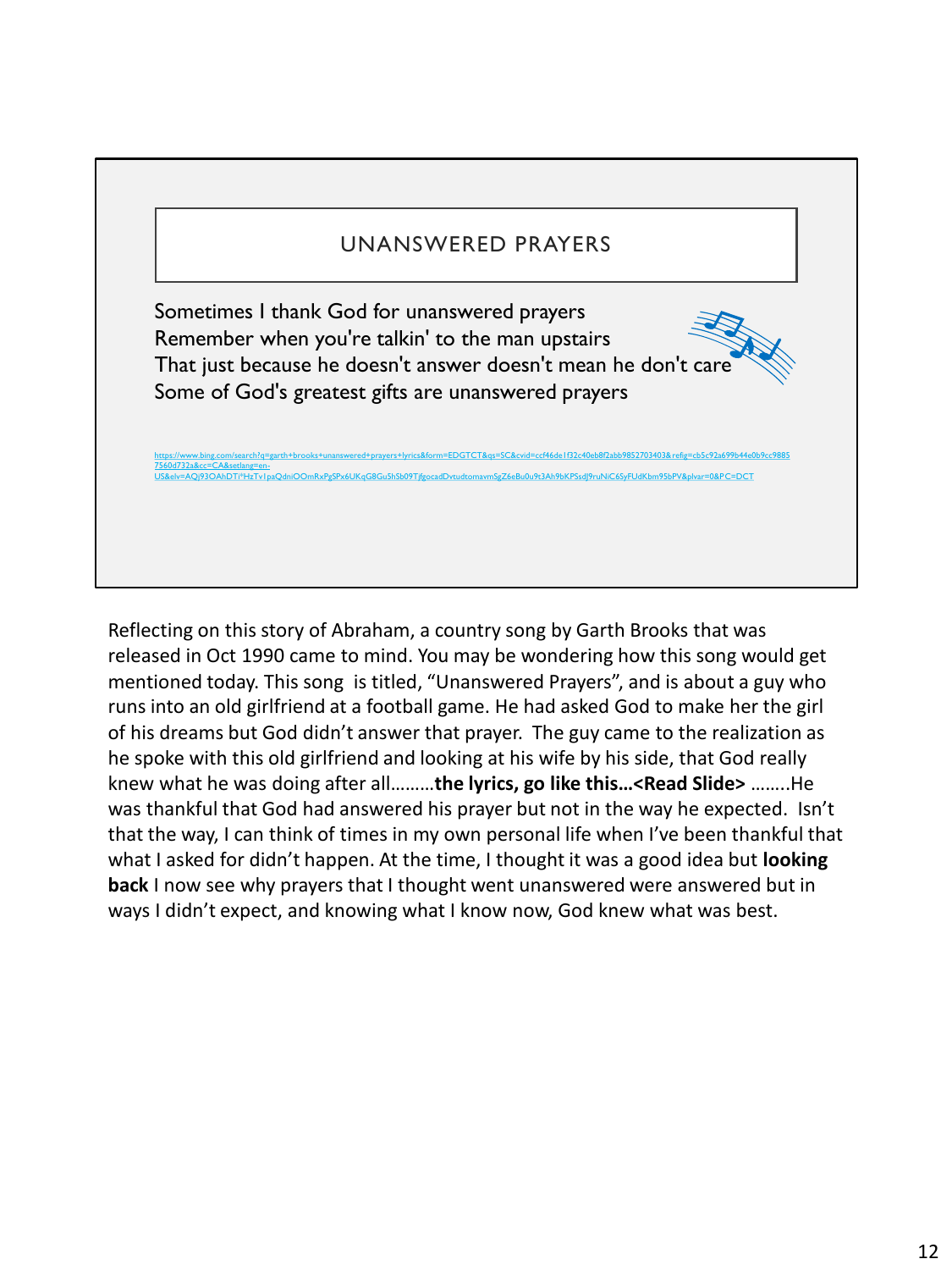## GOD'S REQUEST

God call once again upon Abraham to trust him with his only son Isaac

➢ An unspeakable request from a human perspective

Turning back to Scripture – there is another time that God called again upon Abraham to trust him. This time it was an unspeakable request from a human perspective. God asked Abraham to sacrifice his son Isaac. Obviously God had a bigger plan in mind but if we didn't know the story, we would think this is a crazy request.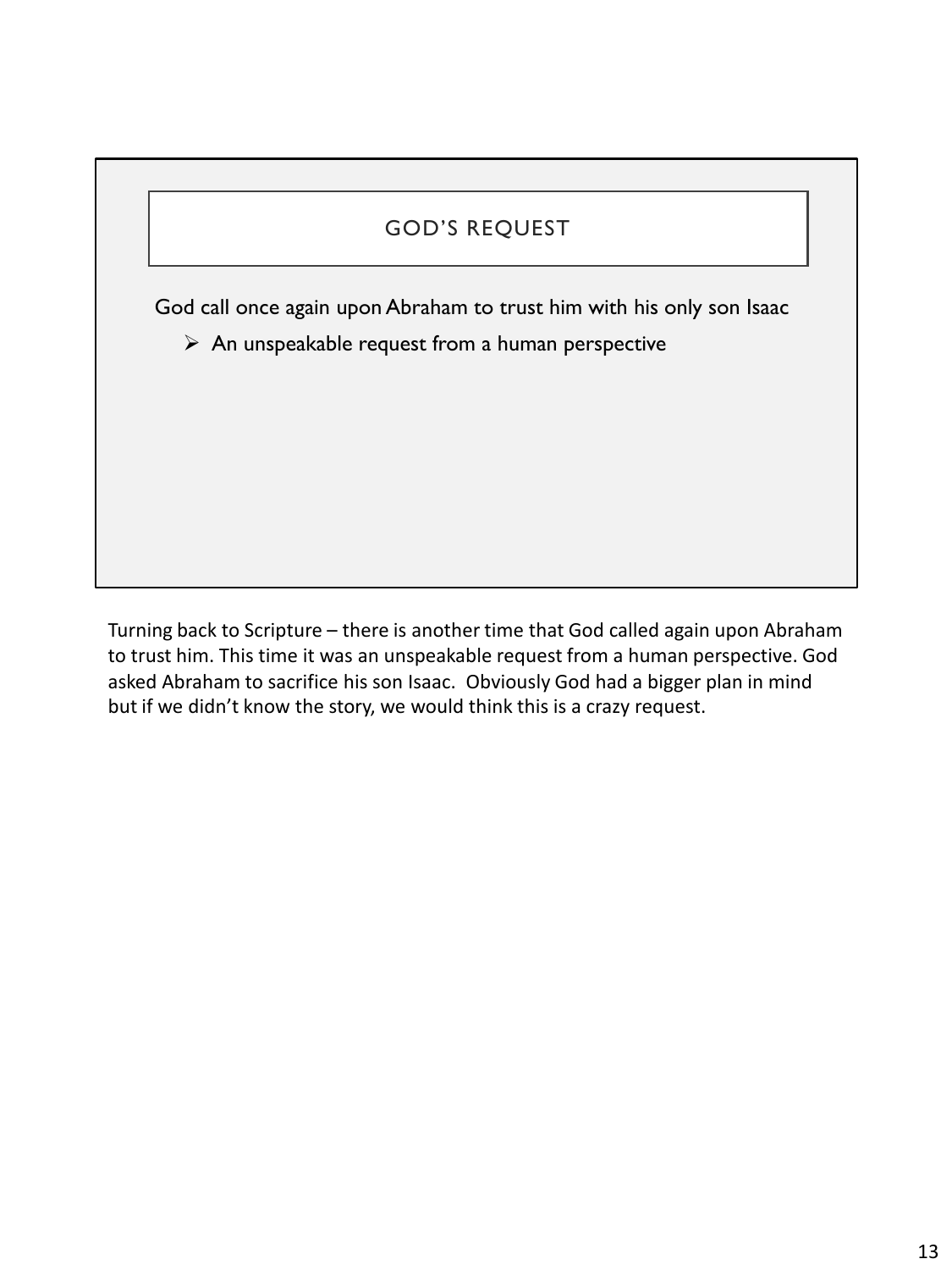#### GENESIS 22: 12 - 14 (ESV)

- 12. He said, "Do not lay your hand on the boy or do anything to him, for now I know that you fear God, seeing you have not withheld your son, your only son, from me."
- 13.And Abraham lifted up his eyes and looked, and behold, behind him was a ram, caught in a thicket by his horns. And Abraham went and took the ram and offered it up as a burnt offering instead of his son.



14. So Abraham called the name of that place, "The Lord will **Index Arrow Contains to Abraham provide"** as it is said to this day, "On the mount of the Lord it shall be provided."

https://www.pexels.com/pho 2538412/

Abraham was obedient to God and was about to sacrifice his son but God intervened. **<Read Scripture>……..** There is much we can glean from these scriptures; however, today we are talking about trusting God for the outcome of our circumstances even when we might think God doesn't know what he is doing. God cares for us and we can take heart knowing that the Lord does provide.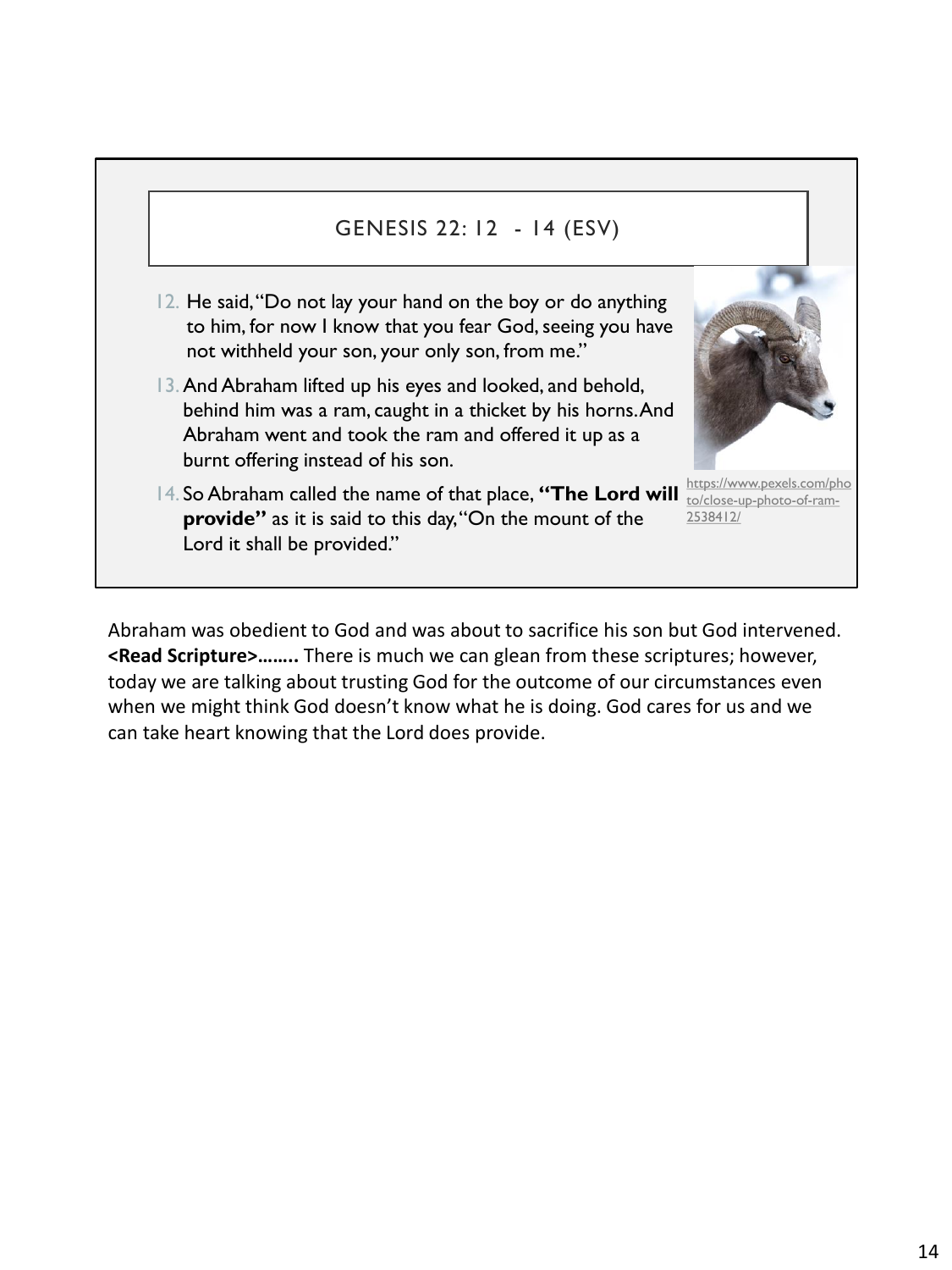## TRUSTING GOD TOTALLY

"to have faith in God, to "fear" God as Abraham did, means to trust God totally and to put oneself and all one's life into God's hands totally, even when the fulfillment of the promises seems to have receded into impossibility"

- Rutledge, 2017, p. 266

The Lord will Provide

Rutledge Fleming in the book, "The Crucifixion", commented on this section of Scripture….Fleming stated, **<Read Slide>**

For Abraham, it must have felt that way when God asked him to sacrifice the only Son he had but Abraham trusted God for the outcome. We can take comfort knowing that God sees all and already knows the outcome - The Lord will Provide regardless of what we see all around us. Our hope is in Jesus Christ.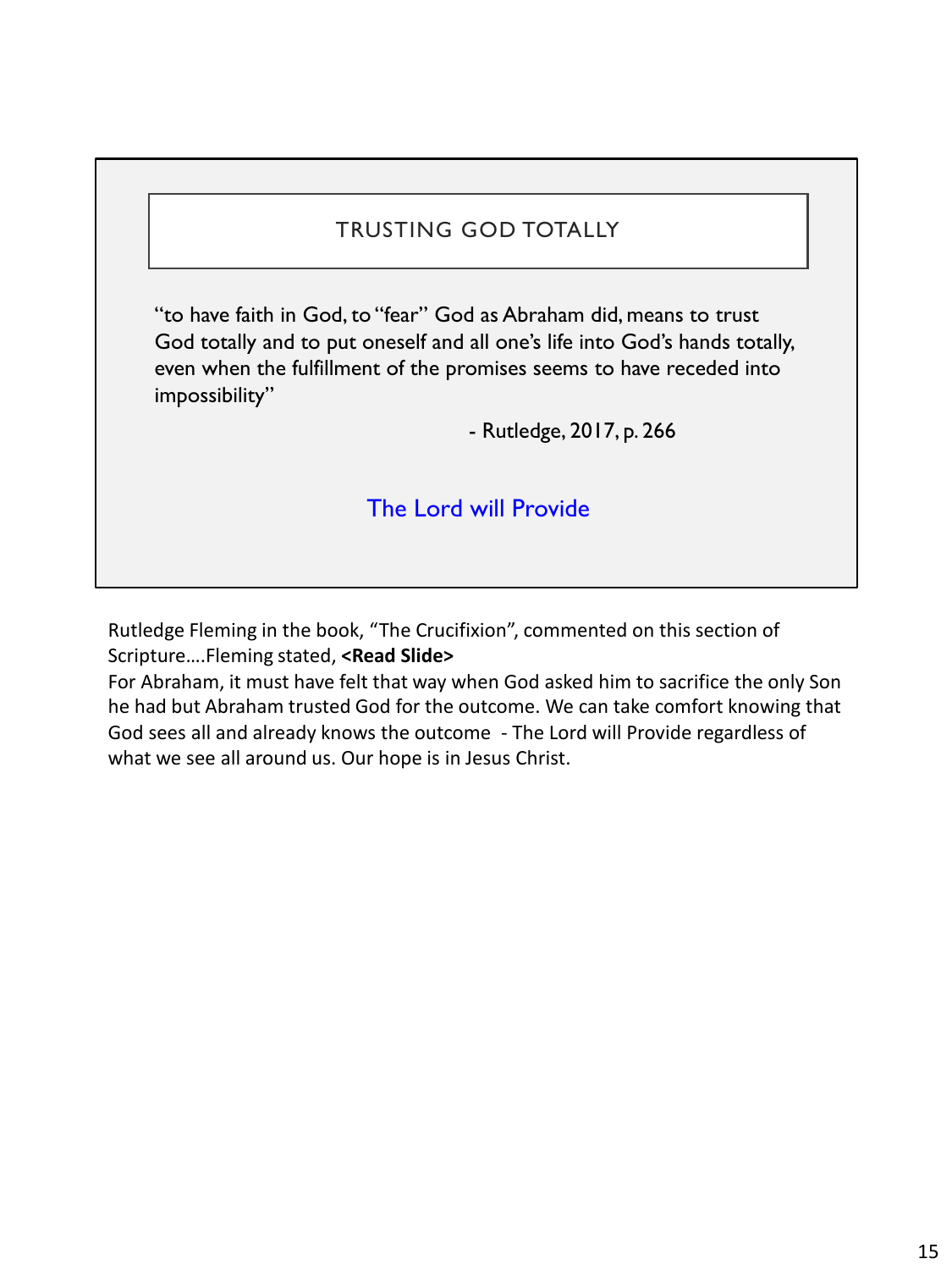

We understand the parallel to Jesus and his ultimate sacrifice for all humankind. Jesus Christ died on the cross and defeated our greatest enemy. I'm sure the disciples when seeing Christ hung on the cross didn't understand what was happening - I'm sure they must have felt all was lost – they certainly didn't understand God's great plan of salvation. **They would never have chosen the path God chose.** But as Jesus prayed in the garden of Gethsemane, "not my will but yours be done" so we must trust that God has us all safely in the palm of his hands with our eternal destiny secured.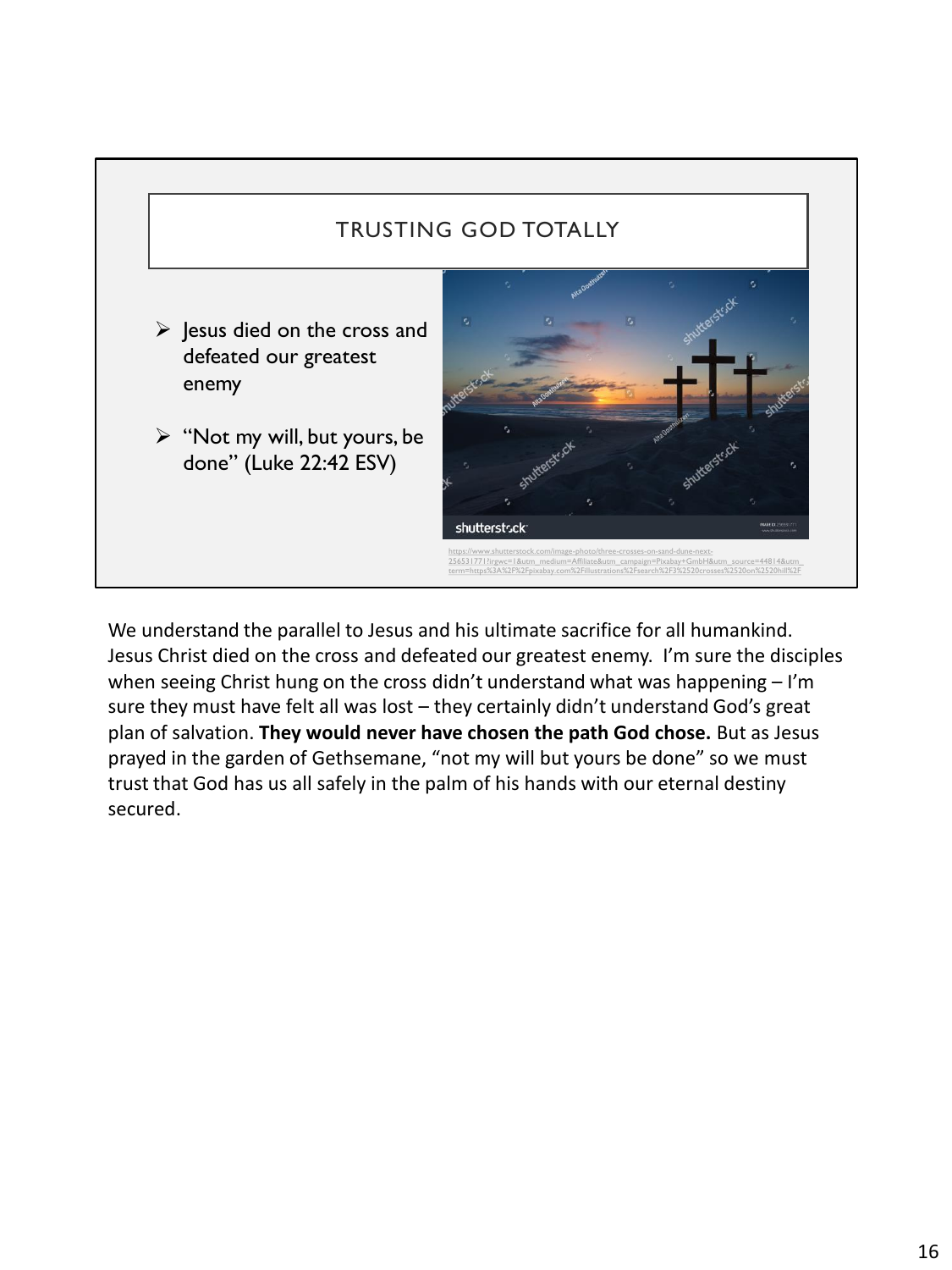#### PSALM 138: 7 – 8 (ESV)

- 7. Though I walk in the midst of trouble, you preserve my life; you stretch out your hand against the wrath of my enemies, and your right hand delivers me
- 8. The Lord will fulfill his purpose for me; your steadfast love, O Lord, endures forever. Do not forsake the work of your hands

Earlier our Scripture reading took us to Psalm 138. Let's look at verses 7-8 again **<Read Slide>** We all face troubles – sometimes we may feel discouraged – we are human after all especially when troubles never seem to end but we also know God doesn't forget about us, our families, our neighbors or the world. God doesn't forget about anyone.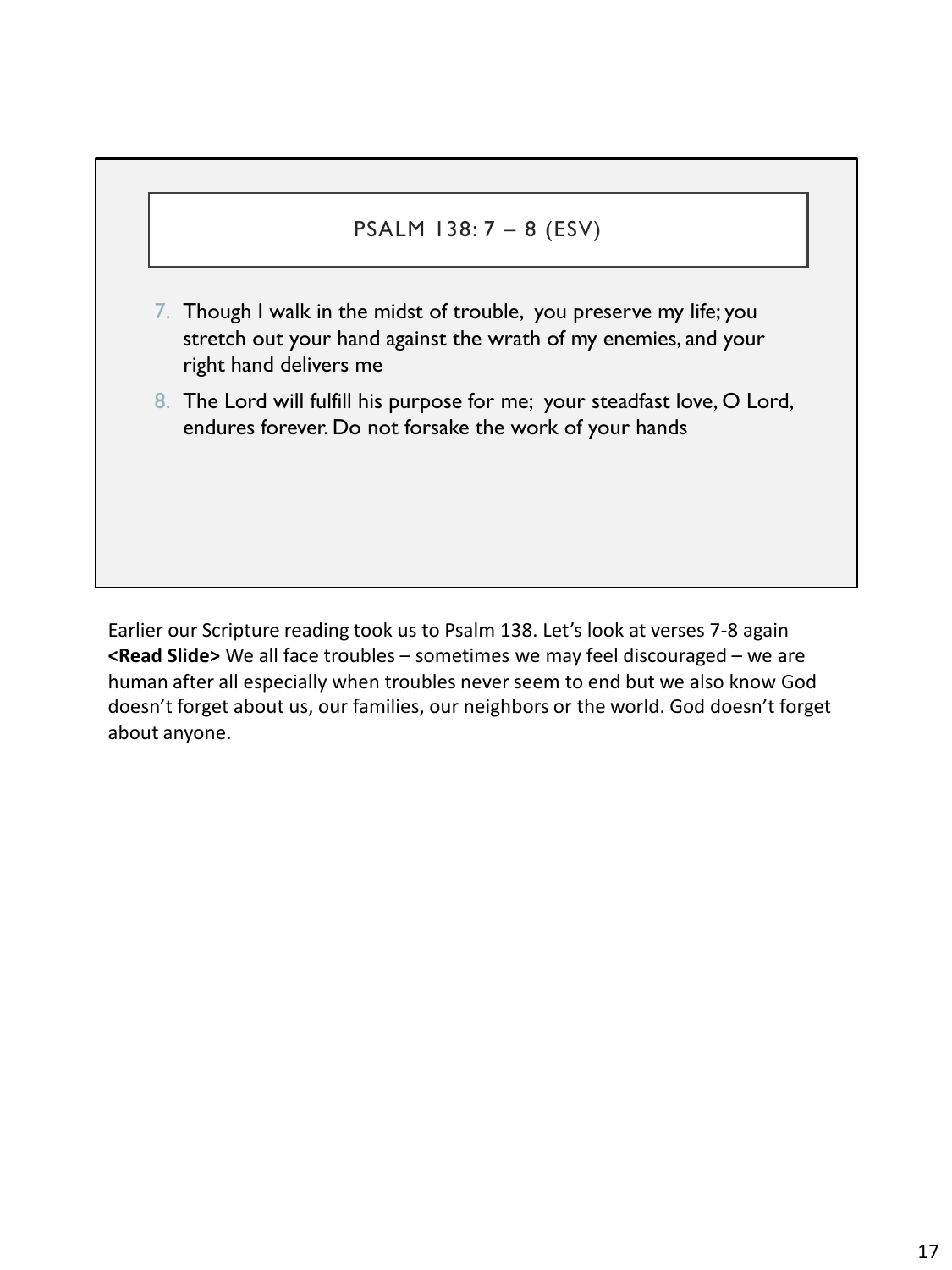#### INDESCRIBABLE

"Did you know they reckon the Sun is around twenty-seven million degrees Fahrenheit in its unfathomably hot core? And burning up around four million tons of its own mass every second. And it's so huge that even at that rate it would last another five or six billion years…..

Yet, they say in many ways the Sun is just a very average star. There are billions of others out there, many of them bigger and brighter than our Sun"

- Giglio, Redman, 2001, p. 87

Thinking further on how much God cares for us, let me direct your attention to this description of our Sun from the book, "Indescribable" **<Read slide>** Isn't that amazing! If God so fashioned with care this universe for our pleasure and sent his Son to die so we can live – he is certainly not going to forget about us in the midst of our troubles.

**Sun & Earth Illustration** – **The sun is enormous and is about 109 times the diameter of earth** according to http://coolcosmos.ipac.caltech.edu/ask/5-How-large-is-the-Sun-compared-to-Earth-. Isn't that amazing! And just as just as Giglio and Redman pointed out when we look at the cosmos, it helps us to understand even further "how extravagant {God's} divine love is" - - Giglio, Redman, 2001, p. 88 ……… God who created the Sun is on our side – he is in control – Christ holds it all together just by speaking a word – God is truly indescribable! **This is just one description of the amazing power** of our God and we can echo the same thoughts as the Psalmist did from Psalm 8: 4 - "what is man that you are mindful of him, and the son of man that you care for him?"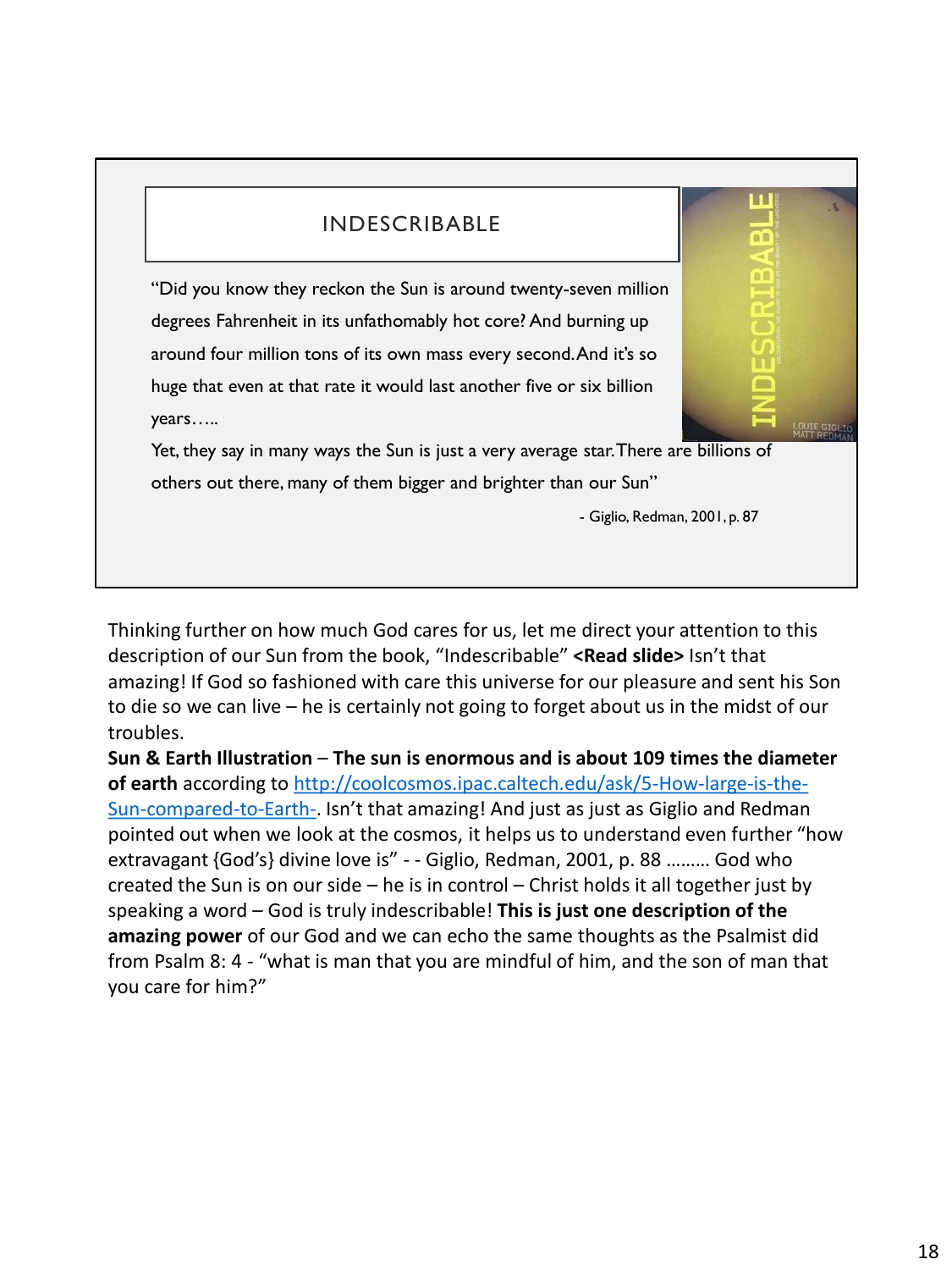## COLOSSIANS 2: 6 - 8 (ESV)

- 6. Therefore, as you received Christ Jesus the Lord, so walk in him,
- 7. rooted and built up in him and established in the faith, just as you were taught, abounding in thanksgiving.
- 8. See to it that no one takes you captive by philosophy and empty deceit, according to human tradition, according to the elemental spirits of the world, and not according to Christ.

Now, let's look at another Scripture from Colossians 2: 6 – 8 which tells us that Jesus Christ is our Lord, to remain rooted in him, to walk in him. **<Read Slide>** These scriptures remind us that we must never let lies and deceit plague us. That is what Paul addressed to the believers in Colossae – they were struggling with their faith…………..As mentioned by GCI.org…throughout this chapter of Colossians, Paul warned the followers of Jesus against false heresies, legalism, the worship of angels.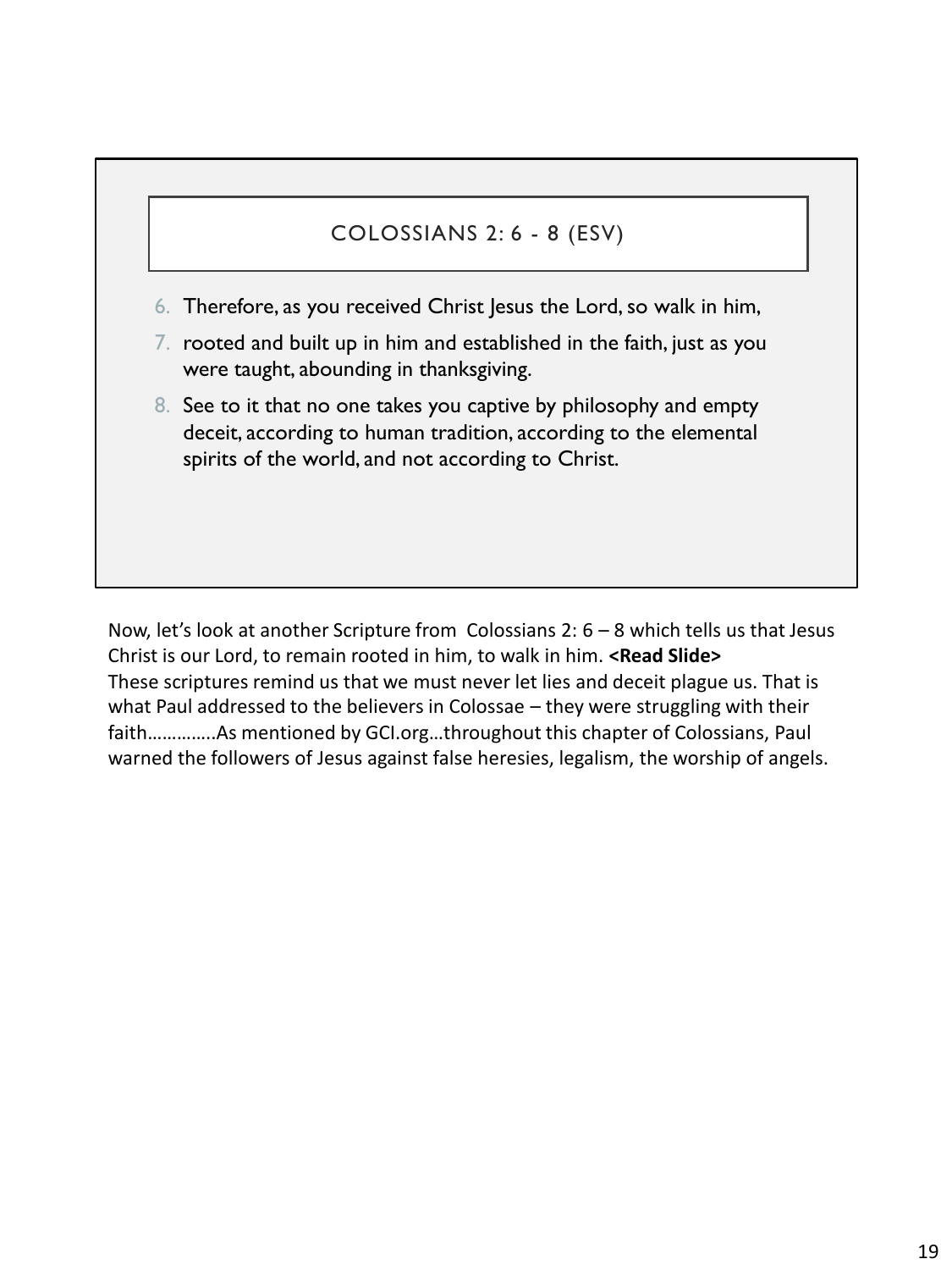# LIES  $\triangleright$  God is not real  $\triangleright$  Jesus was not God  $\triangleright$  God is not interested in you ➢ You aren't good enough ➢ You are not forgiven  $\triangleright$  You need to earn salvation https://equipper.gci.org/2019/05/sermon-for-july-28-2019

Why are these scriptures important in our discussion today? Well, lies can easily take hold of us and make us feel like God doesn't care. Look at some of the lies Satan tries to tell us. **<Read slide>** God is indeed present in our lives and works all things for his good. All these lies are meant to discourage us, to make us take our eyes off our great redeemer. It's meant to deceive us, and cause us to lose faith **We also know that everyone of these lies is defeated by the Word of God**……**We must never let lies trap us and cause us to give up**. God is very aware of what is happening in our lives personally and in this world so we can be rest assured we have nothing to fear.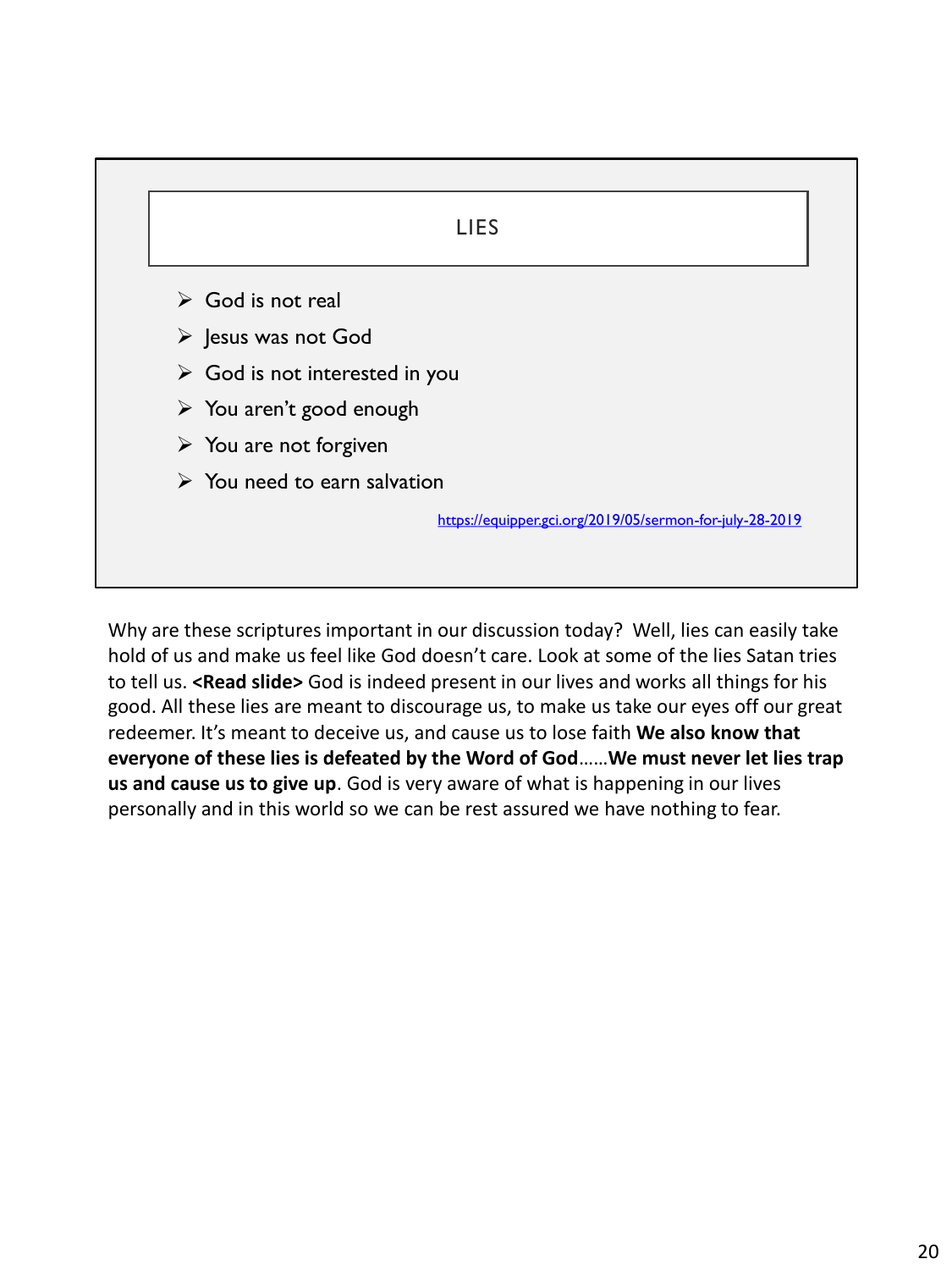#### COLOSSIANS 2: 9 - 10 (ESV)

- 9. For in him the whole fullness of deity dwells bodily,
- 10.and you have been filled in him, who is the head of all rule and authority.

Never lose sight of the hope of Christ in us

Paul continues in this chapter of Colossians and reminds us about the pure gospel message. **<Read Slide>** Jesus is our King and ruler over everything both physically and spiritually. As GCI.org states, when we view the atrocities going on in our world and suffer our own personal failures, we can be overwhelmed with the here and now, but we must never lose sight of the hope of Christ in us. https://equipper.gci.org/2019/05/sermon-for-july-28-2019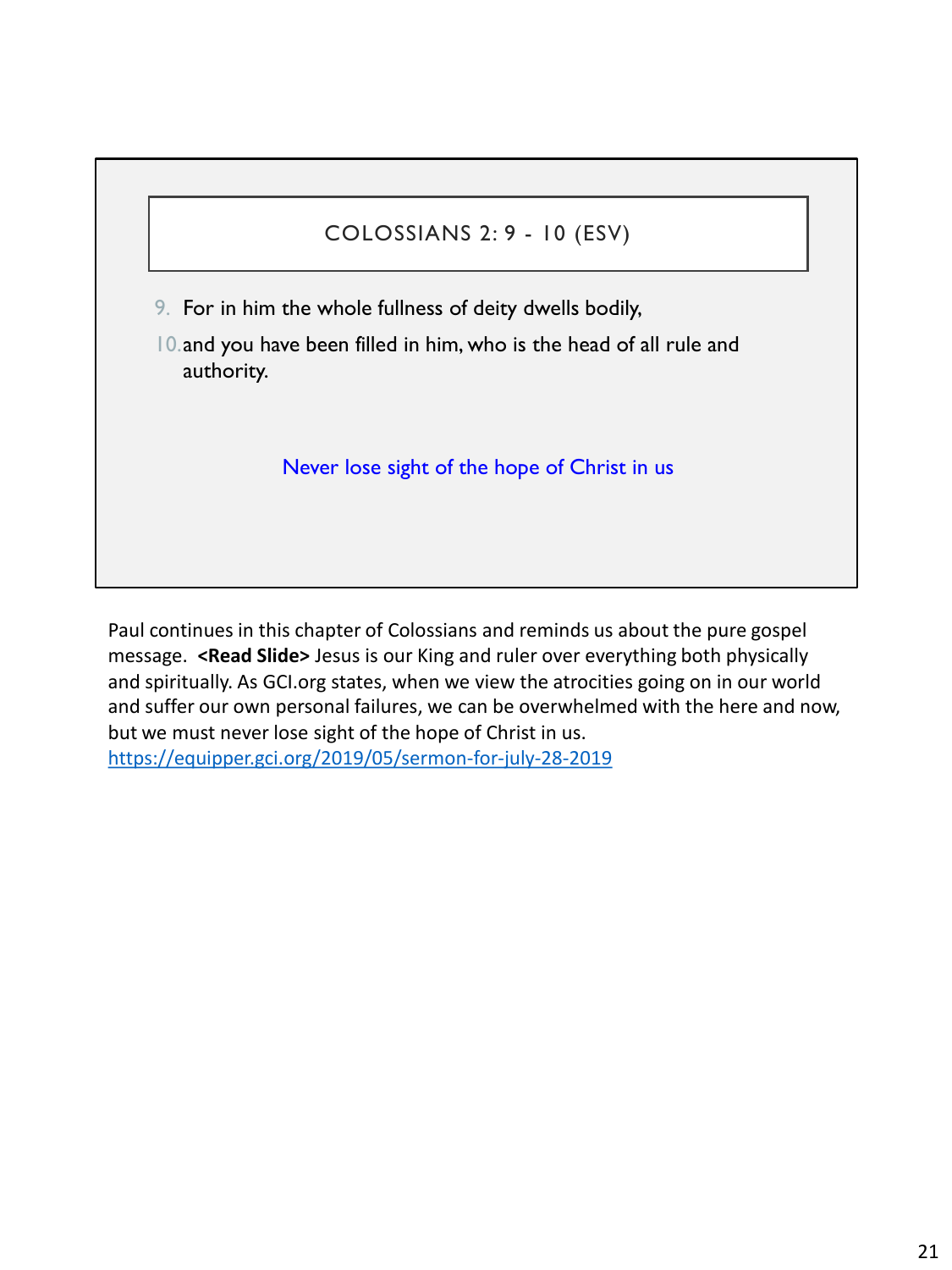

The question we need to ask is how do we remain steadfast and rooted in the love of God, continue in him and remain faithful? **<Read Slide>** Off course we only need to look towards Jesus for the answer. Throughout the Gospels, Jesus gave the example of prayer. Jesus sometimes stepped away from the crowds to pray. He chose quiet time to reflect and talk to the Father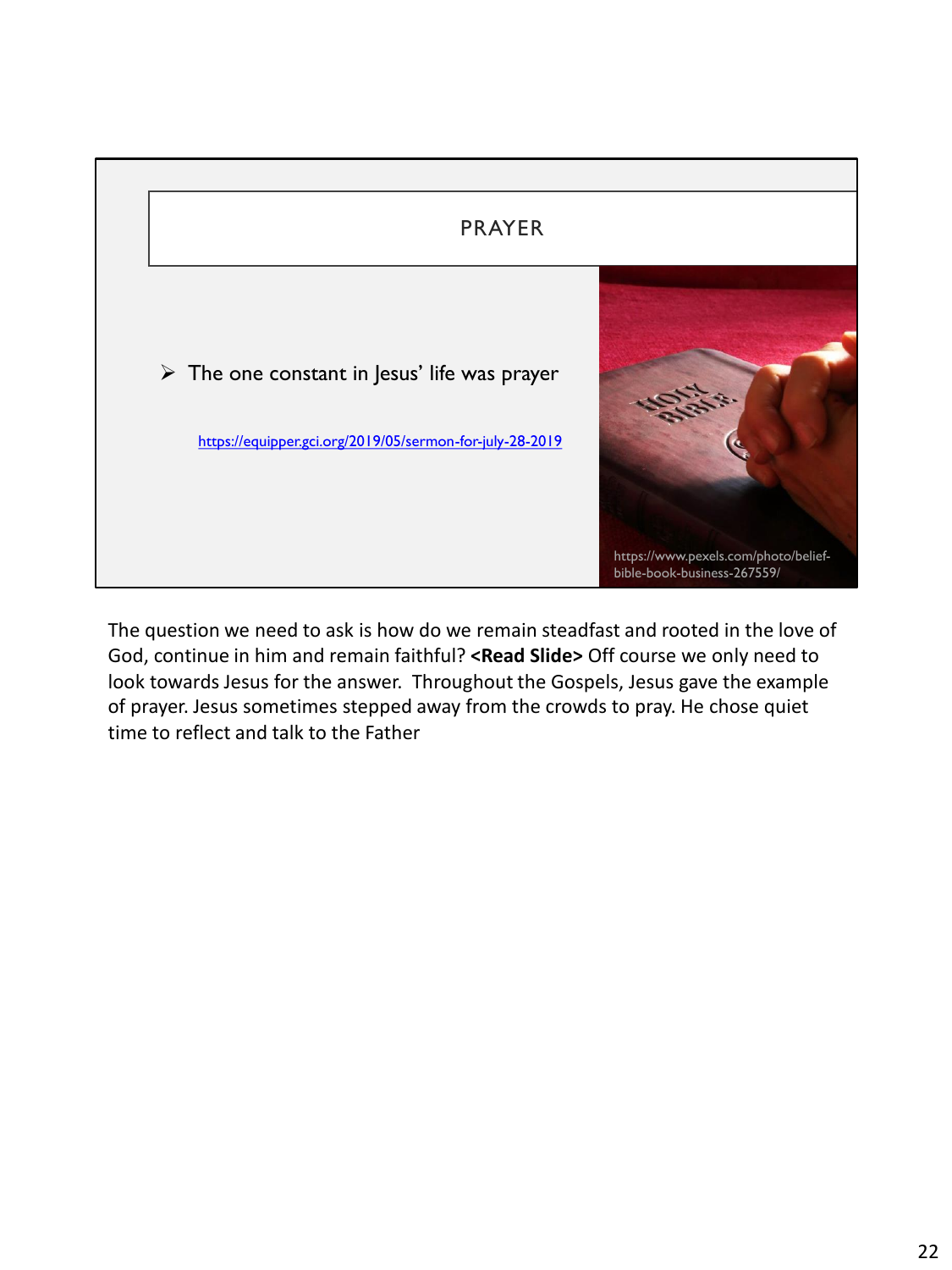## LUKE  $11: 1 - 4$  (ESV)

- 1. Now Jesus was praying in a certain place, and when he finished, one of his disciples said to him, "Lord, teach us to pray, as John taught his disciples."
- 2. And he said to them, "When you pray, say: "Father, hallowed be your name. Your kingdom come.
- 3. Give us each day our daily bread,
- 4. and forgive us our sins, for we ourselves forgive everyone who is indebted to us. And lead us not into temptation."

Luke 11:  $1 - 4$  captures the example prayer that Jesus gave when the disciples asked Jesus to teach them how to pray. **<Read Slide>…..** Later in church history another line was added: *"For thine is the kingdom and the power, and the glory, for ever and ever. Amen."* as mentioned by GCI.org…..…Jesus showed us that God wants us to bring our cares to him while acknowledging that he is the God of all humankind. We need to pray that God's will be done because it is good.

https://equipper.gci.org/2019/05/sermon-for-july-28-2019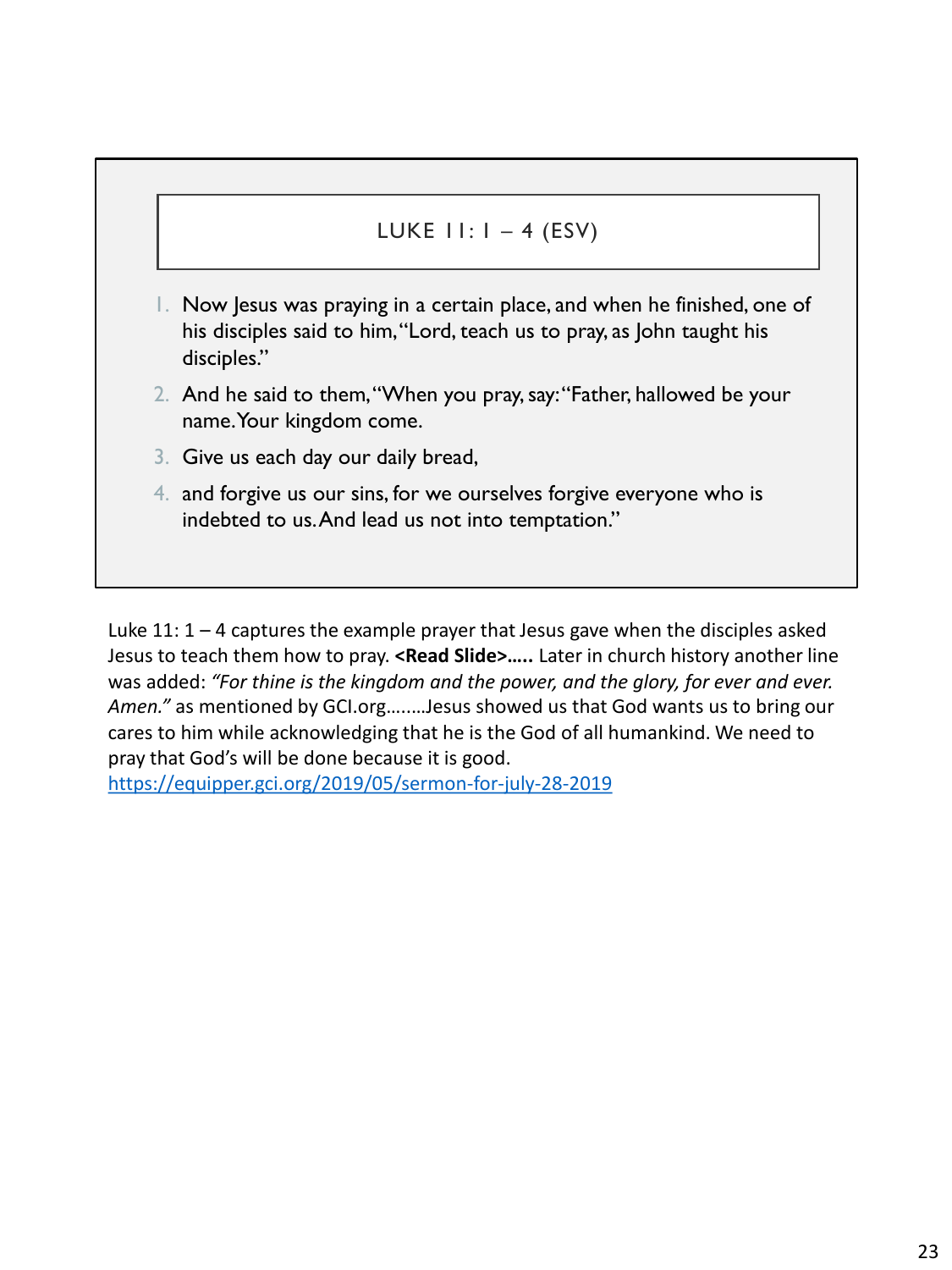

Max Lucado from the Inspirational Bible asked when there are troubled times, does God really hear our prayers? Many times when tragedies strike or trials continue, people also ask where is God – doesn't he care? Lucado shared the story of a 26 year old runner named Derek Redmond from Great Britain who participated in the 1992 Barcelona Olympics. Halfway through the race Redmond experienced severe pain in his right leg as a result of a torn hamstring….. When Derek reached the stretch a big man plowed through the crowds to get to him. It was Derek's father – Jim.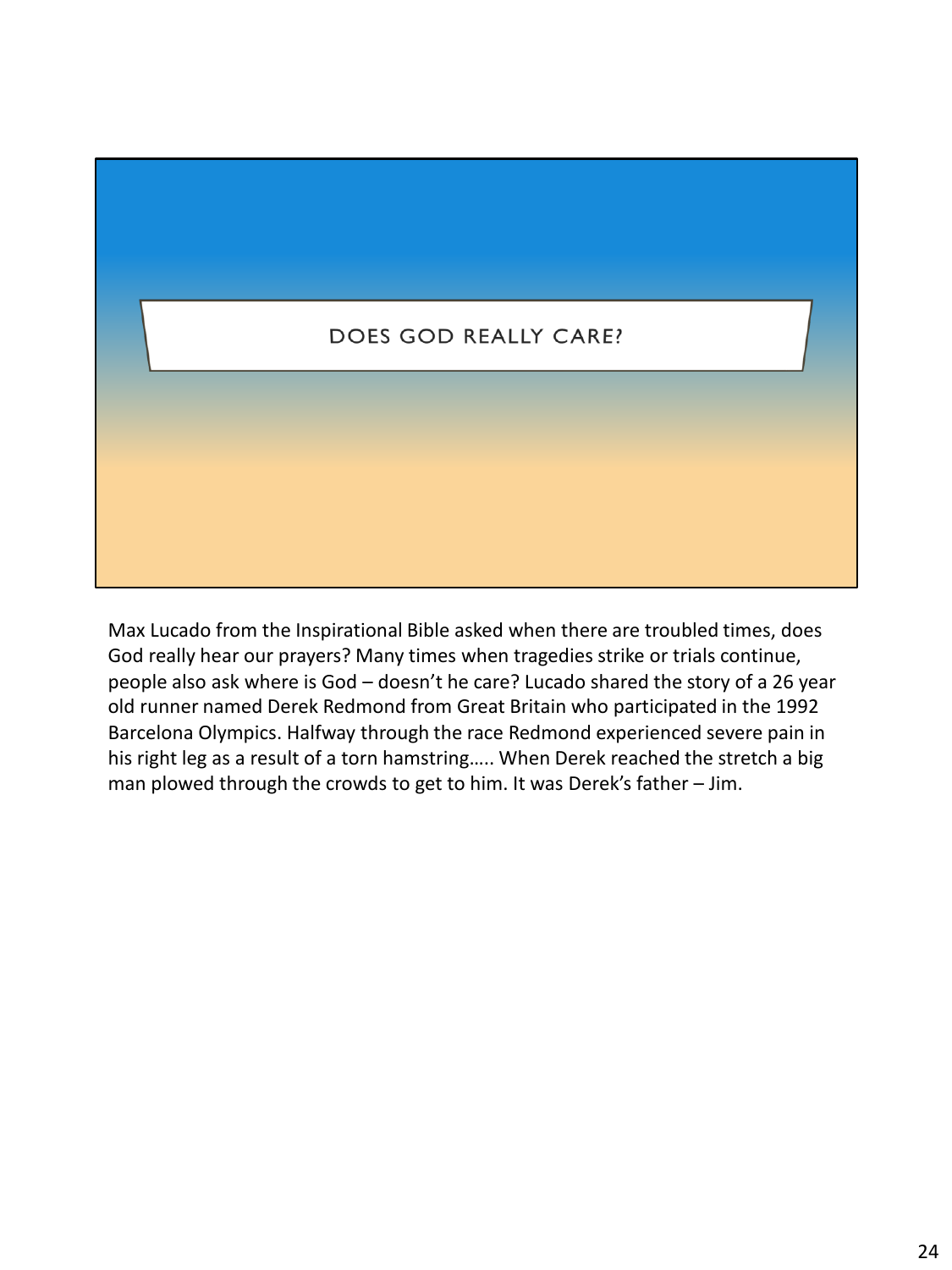# **OLYMPICS**

- $\triangleright$  Was it his son's strength?
- $\triangleright$  What about the physical endurance?



Nothing could stop the father from getting to his son, even though the Coaches and others tried to stop him from going on the track. Jim wrapped his arms around his son's shoulder and they crossed the finish line together. Reflecting on this story we can ask a couple of questions, Why did his father leave the stands and rush to his son's side on the race track. **<Read questions from slide>** No – it had nothing to do with that. **<next slide>**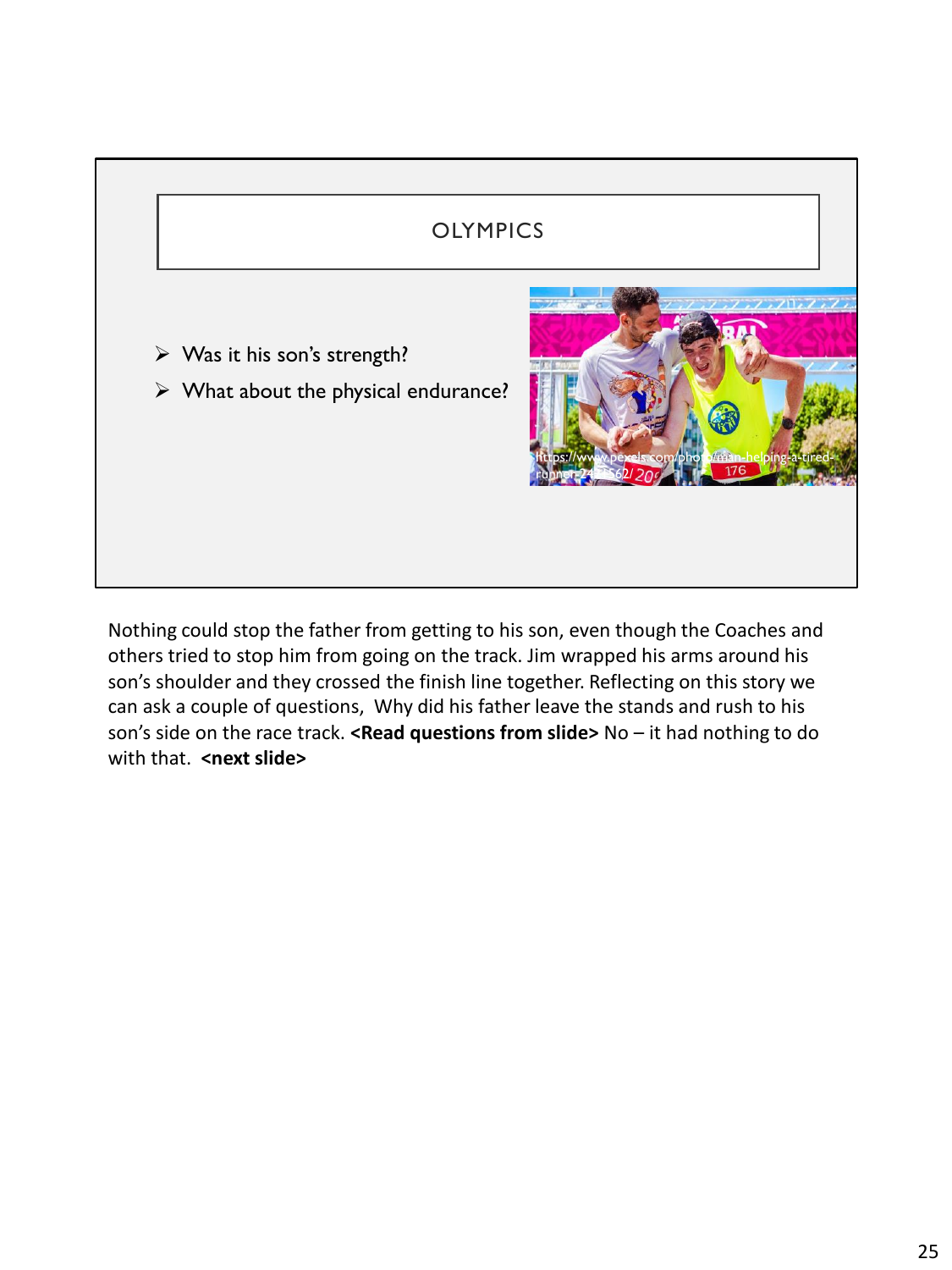#### THE POWER OF PRAYER

"….. Our prayers may be awkward. Our attempts may be feeble. But since the power of prayer is in the one who hears it and not the one who says it, our prayers do make a difference"

- Lucado, 1995, p687-688

Rather as Lucado highlighted his son was struggling and in pain and was struggling to finish the race. I point this out because we too can struggle even in our prayers but as Lucado goes onto say….<**Read Slide> We may think our prayers are inadequate but they are not because Christ takes them perfectly to the Father…**.and we can take comfort knowing that even if we think our prayers are not good enough, the power of the prayer is in the one who hears them – and what great comfort we can take from that.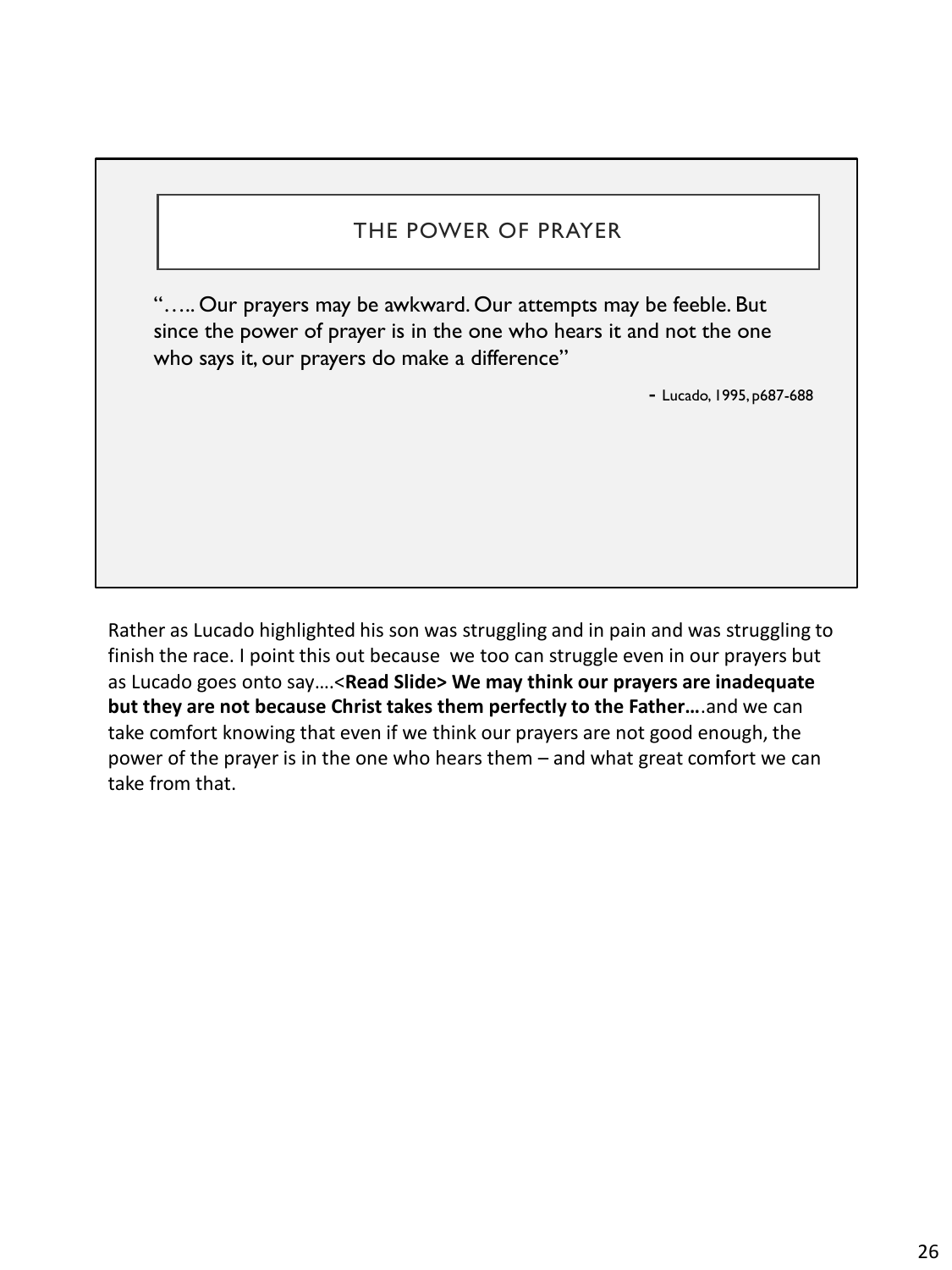#### HEBREWS 4:16 (ESV)

"Let us then with confidence draw near to the throne of grace, that we may receive mercy and find grace to help in time of need."

**Compassionate** 

We have an intercessor, a mediator who lifts our prayers to the Father . Hebrews 4 talks about our great High Priest who ascended into Heaven and is able to sympathize with our weaknesses. Verse 16 says, **<Read Slide>.** We must never forget how **compassionate** our heavenly Father is – we must not let fear or discouragement stop us from approaching that great throne of grace during good times and when things seem to be falling apart.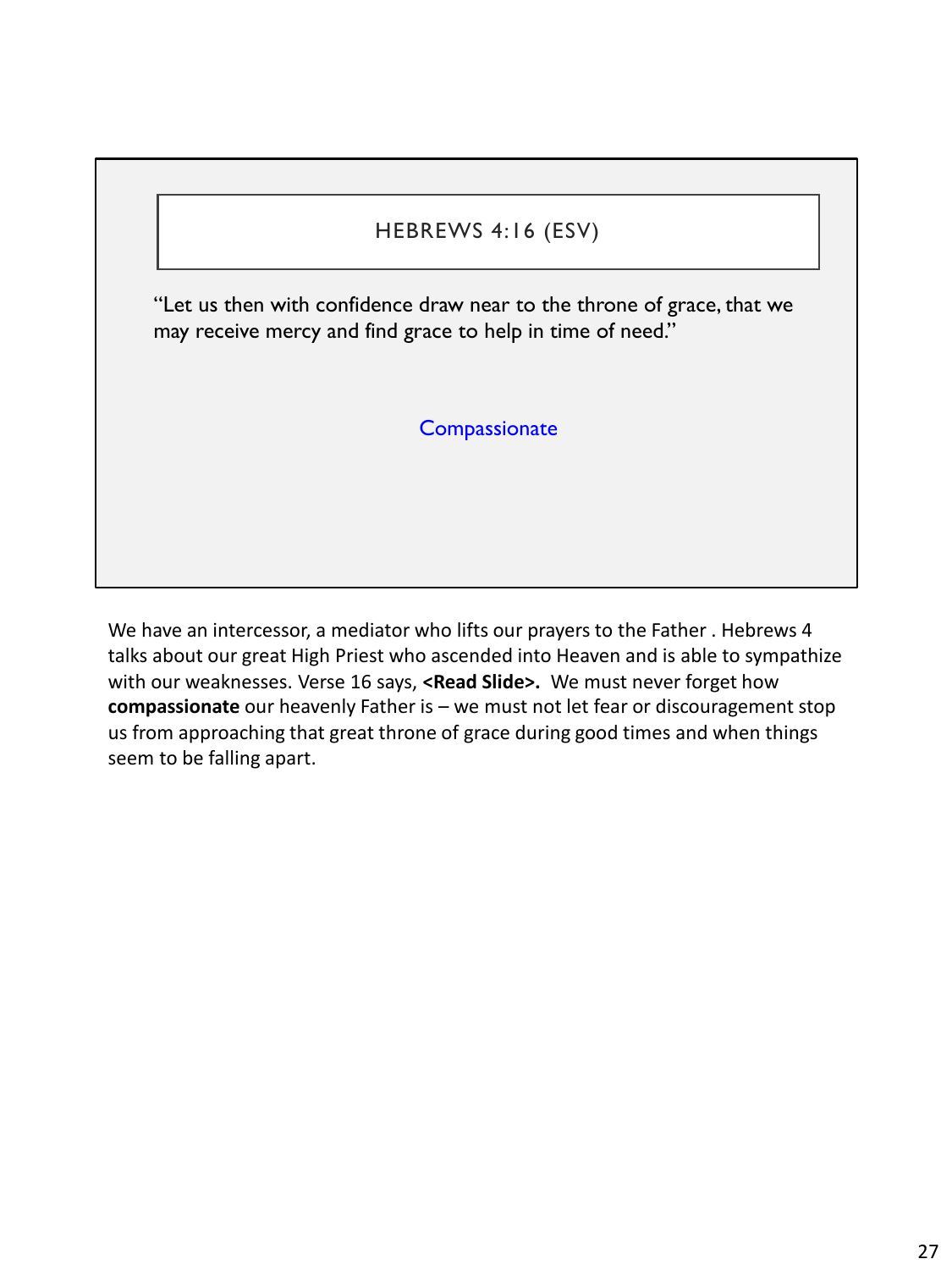#### LUKE 11: 5 - 8 (ESV)

- 5. And he said to them, "Which of you who has a friend will go to him at midnight and say to him, 'Friend, lend me three loaves,
- 6. for a friend of mine has arrived on a journey, and I have nothing to set before him';
- 7. and he will answer from within, 'Do not bother me; the door is now shut, and my children are with me in bed. I cannot get up and give you anything'
- 8. I tell you, though he will not get up and give him anything because he is his friend, yet because of his impudence he will rise and give him whatever he needs.

Now let's turn back to Luke 11: 5 – 8 which continues the discussion Jesus had with his disciples about prayer **< Read Slide>…..**These Scriptures remind us once again **God cares about our needs, he wants us to come to him, to talk to him** about what we need, about the things that trouble us – he doesn't want us to give up or stop trying. And it's not for his benefit that we talk to him – it's for our benefit to remind us that God is more than capable of fulfilling our needs. And as we just read from Hebrews, we can talk to God with confidence, or with boldness because we do have a compassionate high priest who understands us fully.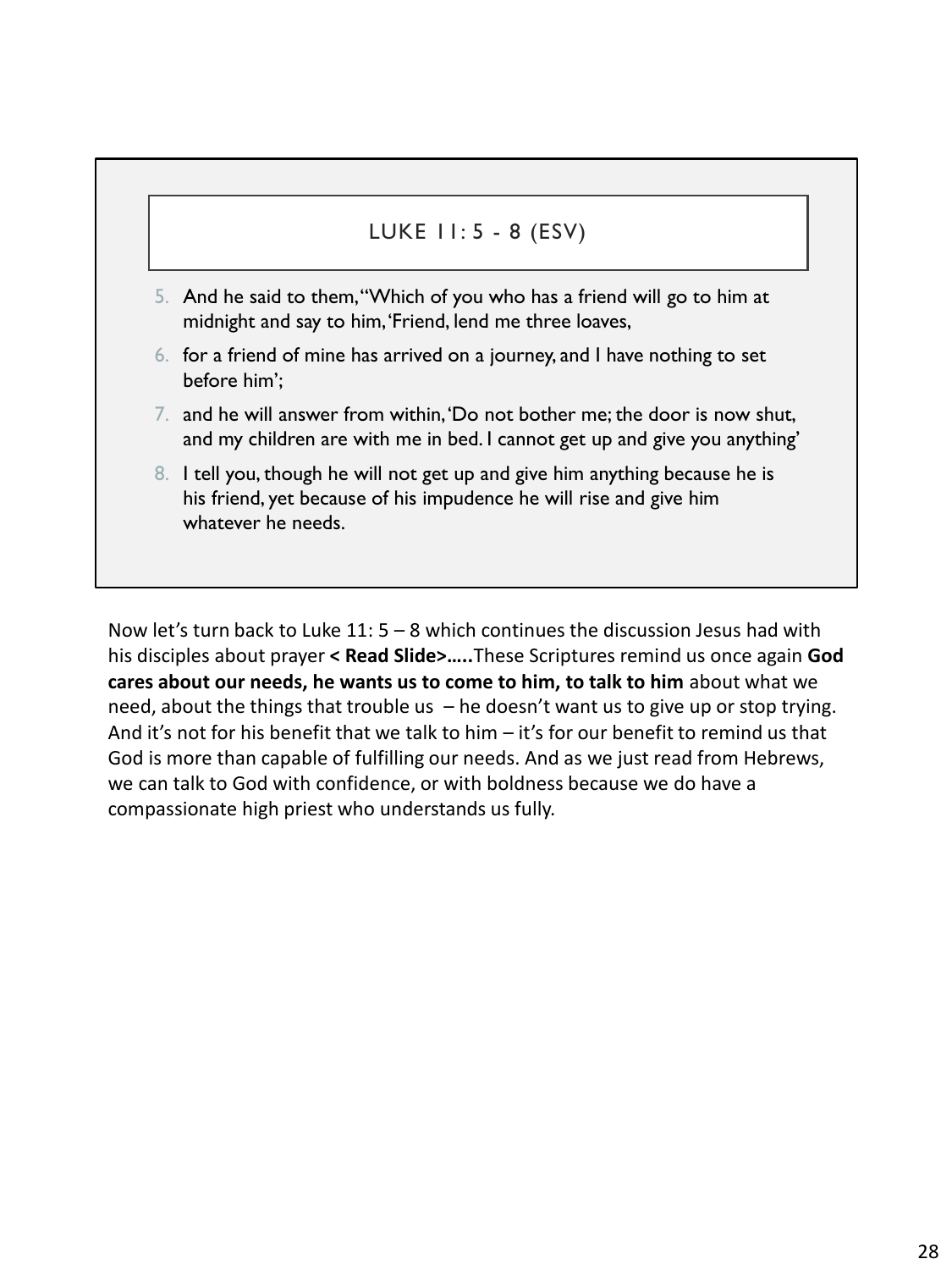#### LUKE 11: 9 - 13 (ESV)

- 9. And I tell you, ask, and it will be given to you; seek, and you will find; knock, and it will be opened to you.
- 10. For everyone who asks receives, and the one who seeks finds, and to the one who knocks it will be opened.
- 11.What father among you, if his son asks for a fish, will instead of a fish give him a serpent;
- 12. or if he asks for an egg, will give him a scorpion?
- 13. If you then, who are evil, know how to give good gifts to your children, how much more will the heavenly Father give the Holy Spirit to those who ask him!"

As this scripture continues into Verses 9 – 13 **<Read Scripture>** …………….We can take encouragement with knowing that God knows best. He always knows what he is doing, and knows what is best for us. When we look at the circumstances around us, we may not feel that way. ………So Jesus reminded us in these Scriptures that God desires to give us the best gifts – those that make an eternal difference but he also cares about our physical needs. We just need to take it to him in prayer.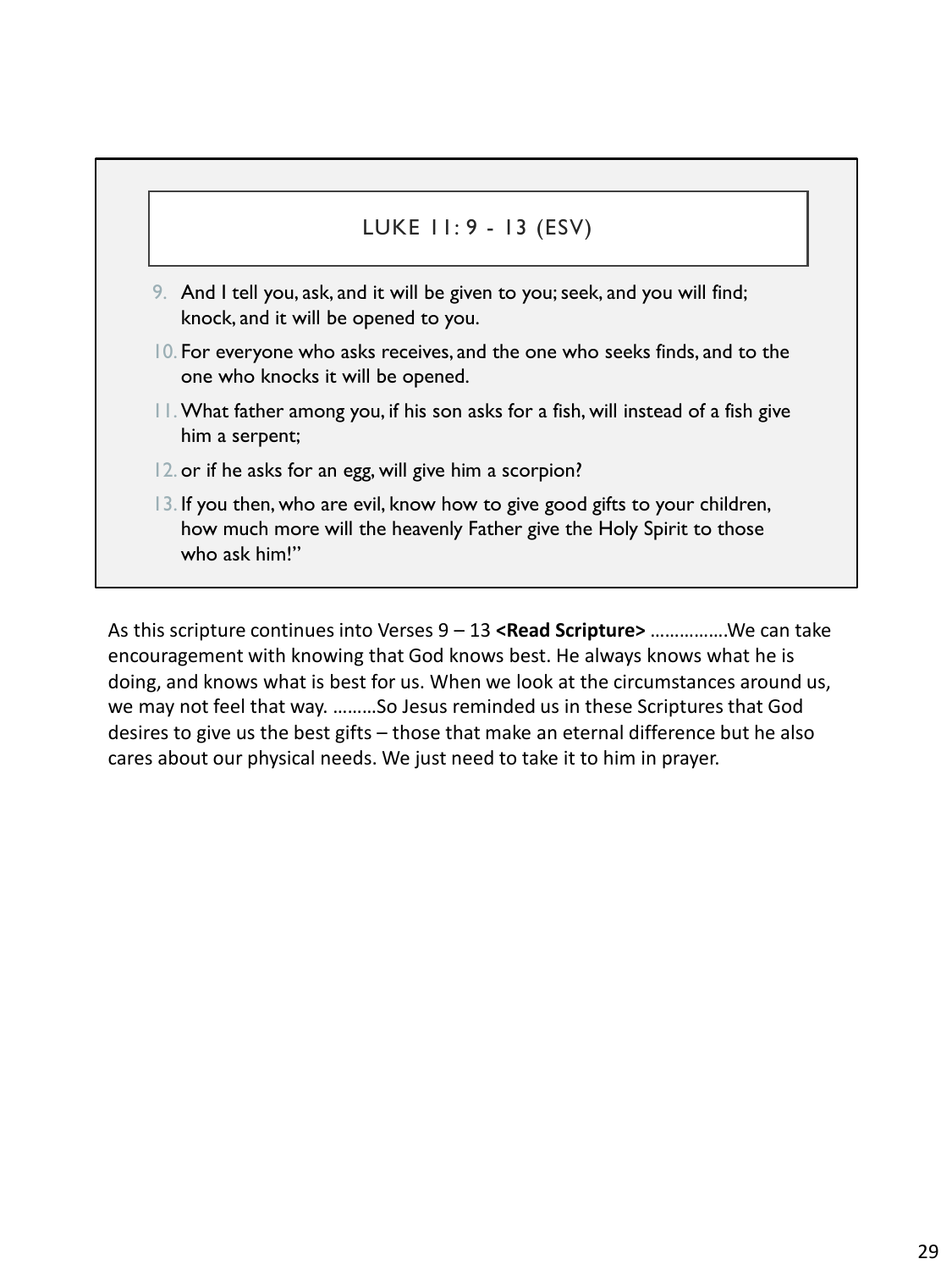#### KINGDOM KNOWLEDGE

"For some of us the first tribulation of the day is just getting up. And then there is caring for ourselves. Then the commute. The work and other people. But knowledge of the kingdom puts us in position to welcome all of these….whatever comes will only confirm the goodness and greatness of the God who has welcomed us into his world…

…..We are to see every event as an occasion in which the competence and faithfulness of God will be confirmed to us"

-Willard, 1998, p. 382 - 383

Dallas Willard in his book, The Divine Conspiracy talks about the trials and tribulations that people experience. ….He says this, <**Read Slide>** We can take heart because we have a God who hears and listens to us, regardless of what we need to face each day. When tribulations come our way and come our way they will, we can trust God to see us through because of the hope that lies within us.